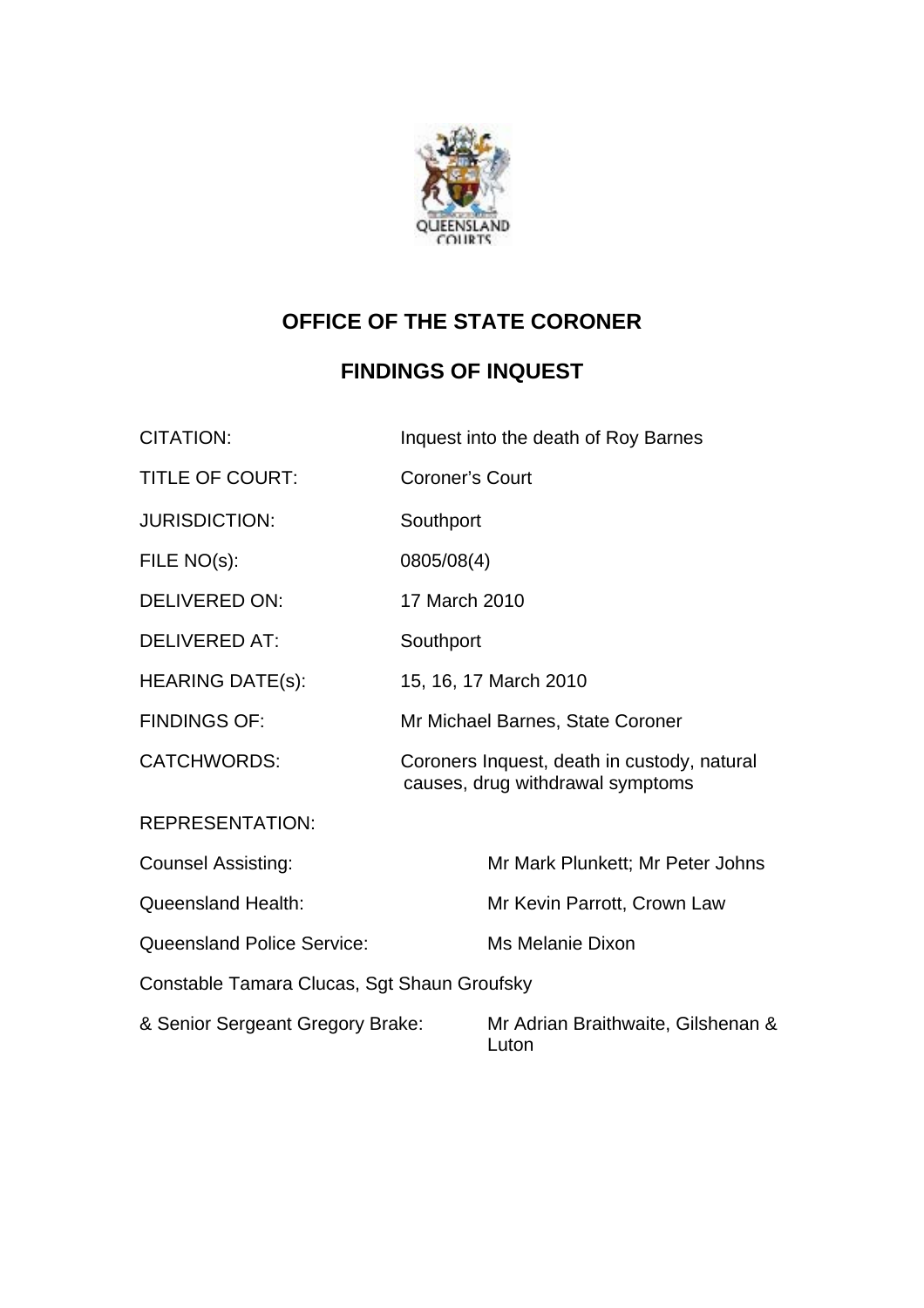| Introduction                                                | 1              |
|-------------------------------------------------------------|----------------|
| The investigation                                           | $\overline{2}$ |
| The inquest                                                 | $\overline{2}$ |
| The evidence                                                | 3              |
| Personal background                                         | 3              |
| Recent medical history                                      | $\overline{4}$ |
| Mr Barnes is in custody                                     | $\overline{4}$ |
| Medical attention at the watch house                        |                |
| <b>Prisoner inspections</b>                                 |                |
| Mr Barnes collapses                                         |                |
| Autopsy results                                             | 10             |
| Conclusions as to the circumstances of death                |                |
| Findings required by s45                                    |                |
| Comments and recommendations                                |                |
| Inspection of prisoners                                     |                |
| Recommendation 1 - Review of location of dead man switch    |                |
| Upgrading of video equipment                                |                |
| Nursing care in the watch house                             |                |
| Recommendation 2 - Nursing needs review                     |                |
| Managing drug withdrawal                                    |                |
| Recommendation 3 - Watch house heroin withdrawal guidelines |                |
| Recommendation 4 - Review of the "24 hour rule"             | 20             |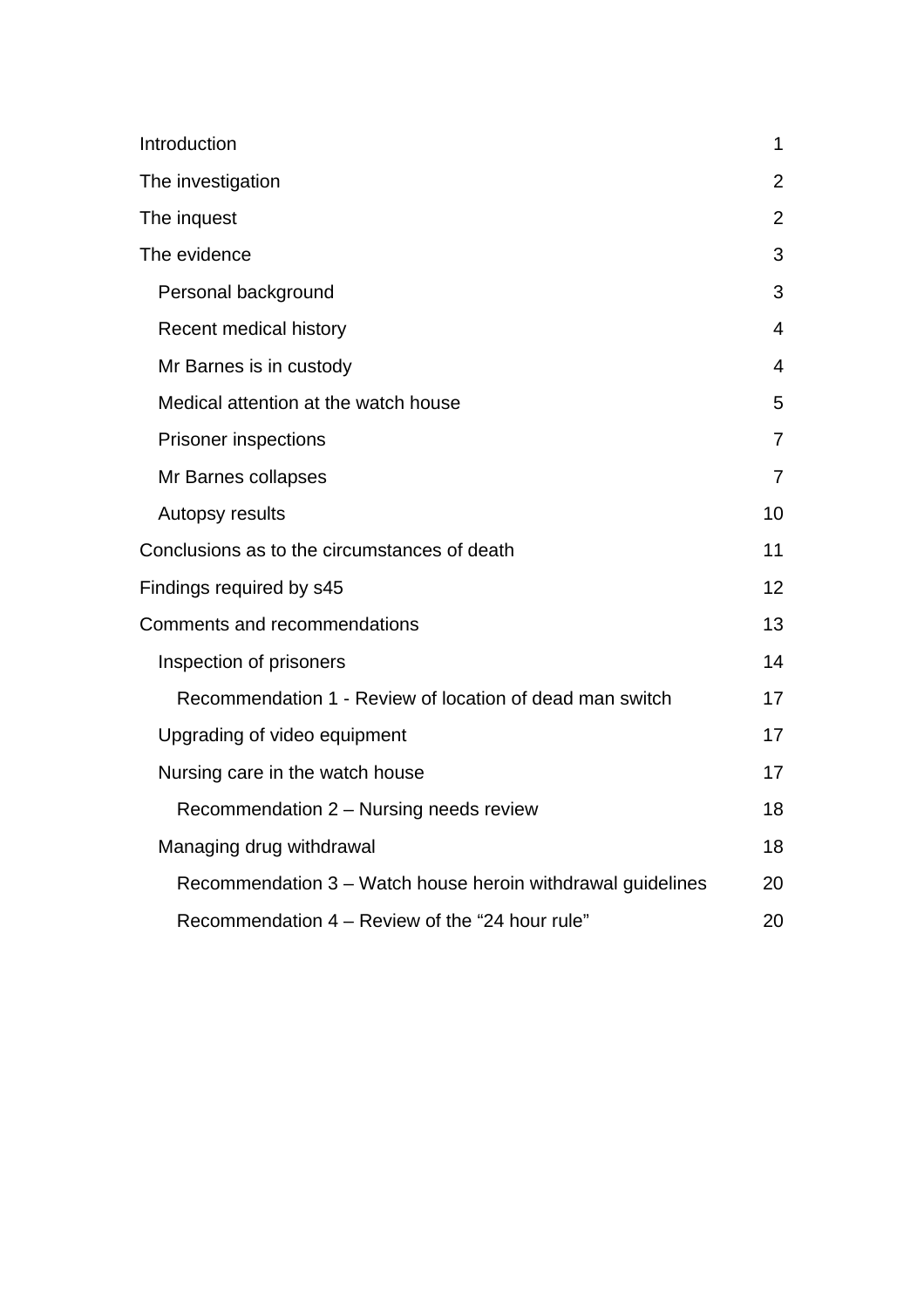<span id="page-2-0"></span>The *Coroners Act 2003* provides in s. 45 that when an inquest is held into a death in custody, the coroner's written findings must be given to the family of the person who died, each of the persons or organizations granted leave to appear at the inquest and to various officials with responsibility for the justice system. These are my findings in relation to the death of Roy Barnes. They will be distributed in accordance with the requirements of the Act and posted on the web site of the Office of State Coroner.

# **Introduction**

Shortly after mid-night on 6 February 2008, Gold Coast police found 47 year old Mr Roy Barnes with another man at the Currumbin Industrial Estate in possession of a radio scanner and a glass cutting instrument. Mr Barnes was arrested and taken into custody for being in possession of an instrument of house breaking tools at night.

He was refused bail by the watch house keeper and was held in the Southport watch house. He was also denied bail when he appeared in court later that day and so remained in the watch house.

On the morning of Friday 8 February 2008 he was found in a semi conscious state in his cell.

An ambulance was immediately called and Mr Barnes was taken to the Gold Coast Hospital in Southport where he was diagnosed as suffering from a ruptured blood vessel in his brain. Medical practitioners determined his condition was inoperable and Mr Barnes was moved to the palliative care unit where he died at 6:40am on 12 February 2008.

Because the incident was a "death in custody" within the terms of the Act it was reported to the State Coroner for investigation and inquest.<sup>[1](#page-2-1)</sup>

These findings

- confirm the identity of the deceased, the time, place, circumstances and medical cause of his death;
- consider whether the actions or inactions of any person contributed to his death;
- examine the actions of the Southport watch house staff before and after Mr Barnes collapsed;
- consider whether the medical treatment afforded to him while in custody was reasonable and adequate; and
- consider whether any changes to procedures or policies could reduce the likelihood of deaths occurring in similar circumstances

<span id="page-2-1"></span> $\overline{a}$ <sup>1</sup> s. 8(3) defines "*reportable death*" to include deaths in custody and s7(2) requires that such deaths be reported to the state coroner or deputy state coroner. Section 27 requires an inquest be held in relation to all deaths in custody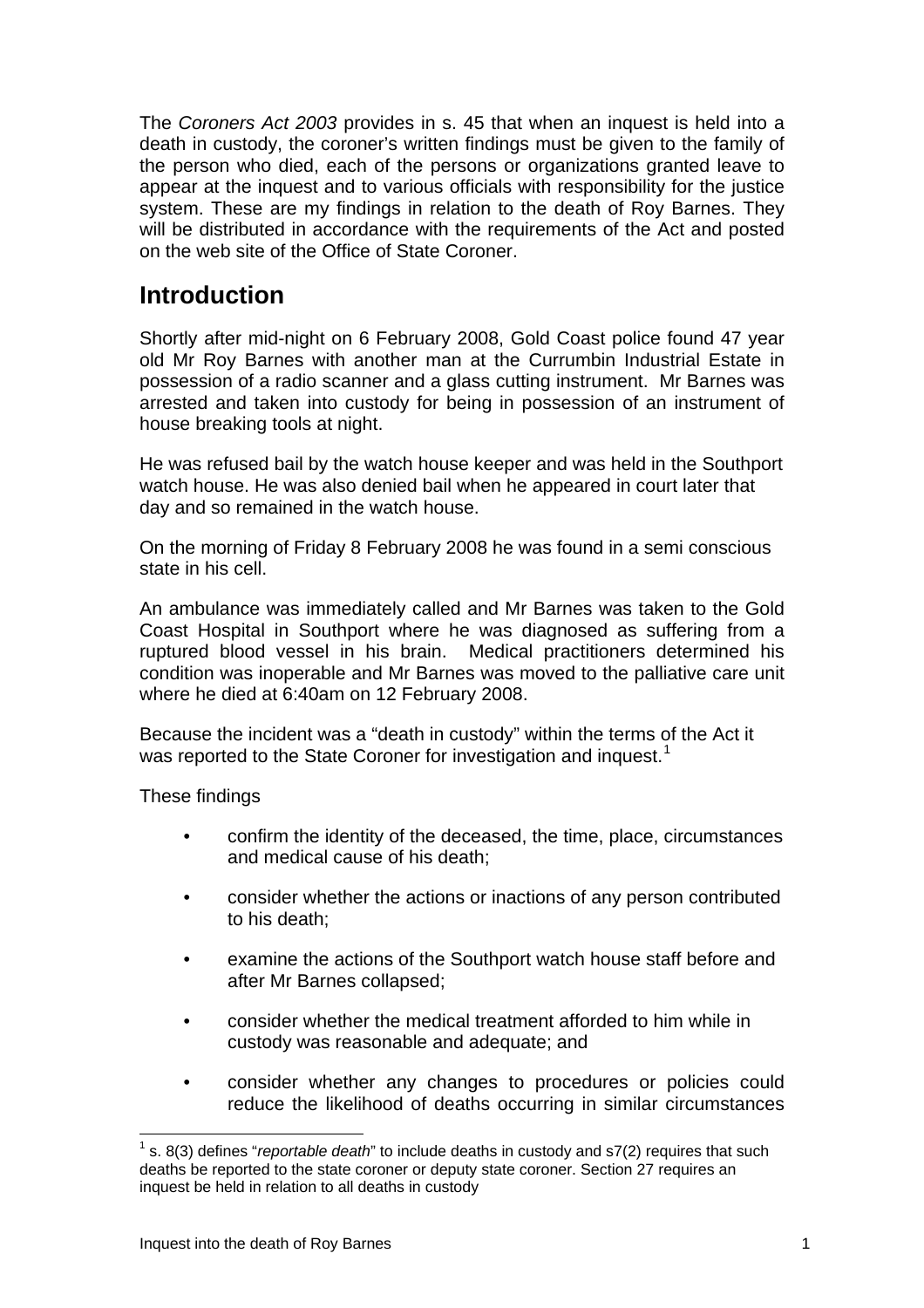or otherwise contribute to public health and safety or the administration of justice.

# <span id="page-3-0"></span>**The investigation**

About 1:00pm on Friday 8 February 2008, 45 minutes after the ambulance took Mr Barnes to hospital and upon learning the seriousness of the medical condition; the officer in charge of the watch house Senior Sergeant Graham secured the cell, made inquiries of the other prisoners, and copied segments of the watch house surveillance videos.

At approximately 1:30pm on 8 February 2008, the Internal Investigation Branch of Ethical Standards Command of the Queensland Police Service (QPS) was advised of Mr Barnes' medical removal from the Southport watch house to the Gold Coast Hospital.

The State Coroner's Office notified the Internal Investigation Branch of the Ethical Standards Command that in the event of death, the matter would be regarded as a death in custody.

At 3:00pm on 8 February 2008 an investigator from the Internal Investigation Branch of Ethical Standards Command attended the watch house and found the scene had been secured.

There were no obvious signs of blood or any other stains evident. Bedding, clothing and toilet paper were located. Senior Constable Craig Nelson of the Gold Coast Scenes of Crime Office attended and photographed the exercise yard, cell and items of property.

The investigation was conducted by Inspector D C Kolb of the Internal Investigation Branch of Ethical Standards Command who prepared a comprehensive report into the death of Mr Barnes.

Mr Barnes' body was accompanied by a police officer to the John Tonge Centre, Queensland Health Scientific Services and an autopsy examination was conducted on the morning of 13 February 2008.

Inspector Kolb interviewed other prisoners present at the time of Mr Barnes' collapse, the police officers at the Southport watch house and the pathologists.

I find that the investigation into this matter was professionally and thoroughly conducted and that all relevant records have been accessed. I thank Inspector Kolb for his assistance.

# **The inquest**

A pre inquest conference was held in Brisbane on 19 January 2010. Mr Johns was appointed as counsel to assist me. Leave to appear was granted to the Department of Health, and the QPS. The inquest was held at Southport on 15, 16, and 17 March 2010 at Southport. On that occasion, Mr Plunkett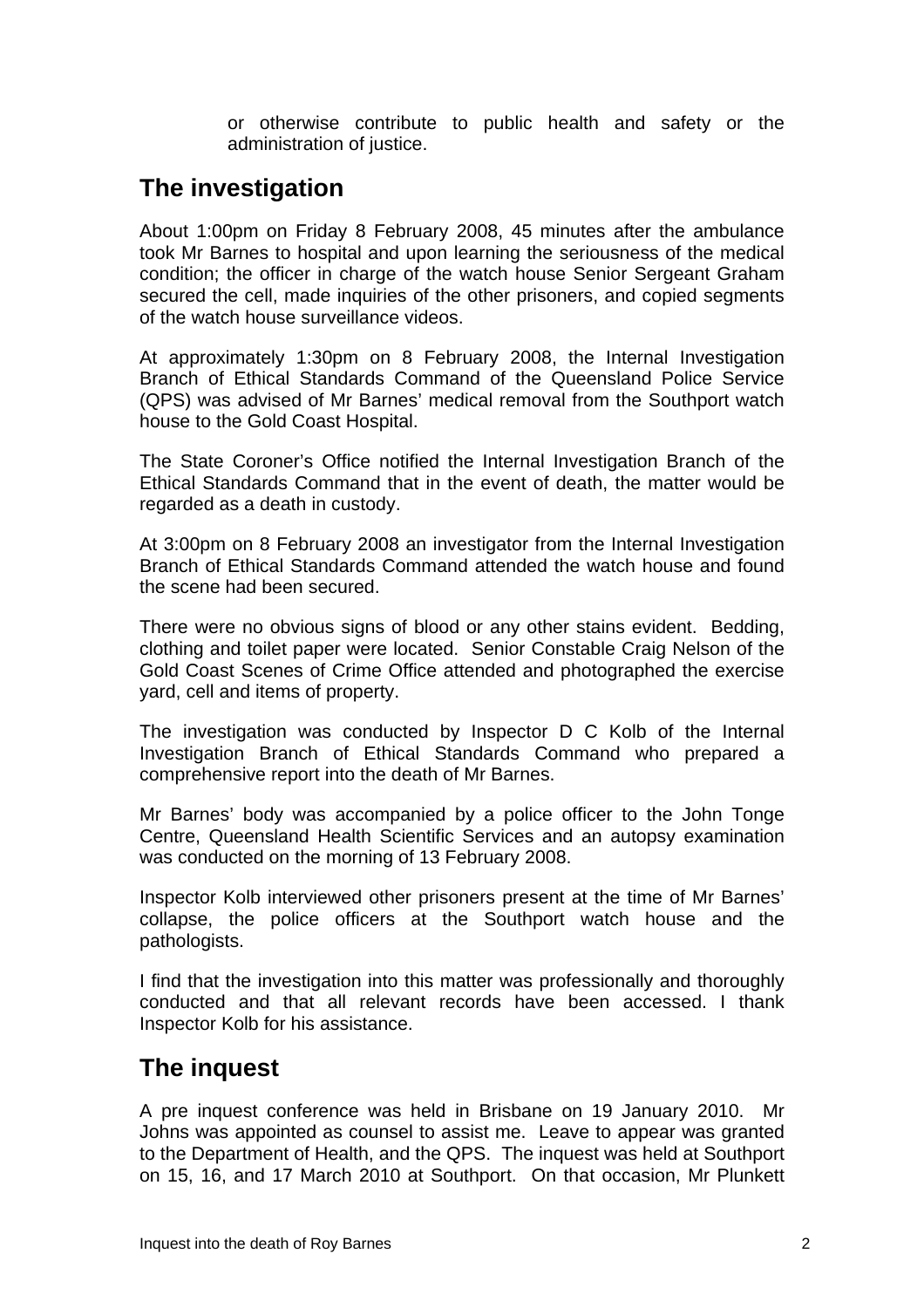<span id="page-4-0"></span>was appointed as counsel to assist me. Mr Barnes' wife was advised of the inquest and attended but she chose not to seek leave to appear.

All of the statements, records of interview, photographs and materials gathered during the investigation were tendered. The evidence was reviewed and submissions were made to the court by counsel assisting and those with leave to appear.

## **The evidence**

I turn now to the evidence. Of course, I cannot even summarize all of the information contained in the exhibits but I consider it appropriate to record in these reasons, the evidence I believe is necessary to understand the findings I have made.

## *Personal background*

Mr Barnes was born in Darlinghurst, Sydney, on 14 July 1960 into a family of five boys.

He was married and lived with his wife of 19 years, Vivienne Lynn Barnes, with whom he had two male children. They were 15 and 17 years old at the time of their father's death

Since the 1980s the family was resident on the Gold Coast.

Mr Barnes had been casually employed on computer work having undertaken tertiary education through distant learning, studying towards obtaining a Bachelor of Social Sciences degree.

At the time of his death he was unemployed and lived with his wife and children at Mermaid Beach on the Gold Coast.

He had a long history of illicit drug use from his early 20s and was hepatitis C positive as a result.

His criminal history was quite extensive. It commenced when he was 25 years of age when he was convicted for drink driving. Thereafter he was convicted of imposition, stealing, breaking and entering of dwelling houses at night time, receiving, false pretences, possession of property suspected of being stolen, fraud, and supplying dangerous drugs.

In 1993 when he was 33 years of age he was sentenced to 7 years imprisonment for breaking and entering of a dwelling house at night time.

Apparently, imprisonment was no deterrent to his offending behaviour because in 2001, when 41 years of age, he again was apprehended for house breaking. On this occasion he was placed on an intensive drug rehabilitation order. But two years later in April 2003 he was caught house breaking again and sentenced to 6 years imprisonment with an eligibility to be considered for parole from 2 February 2006.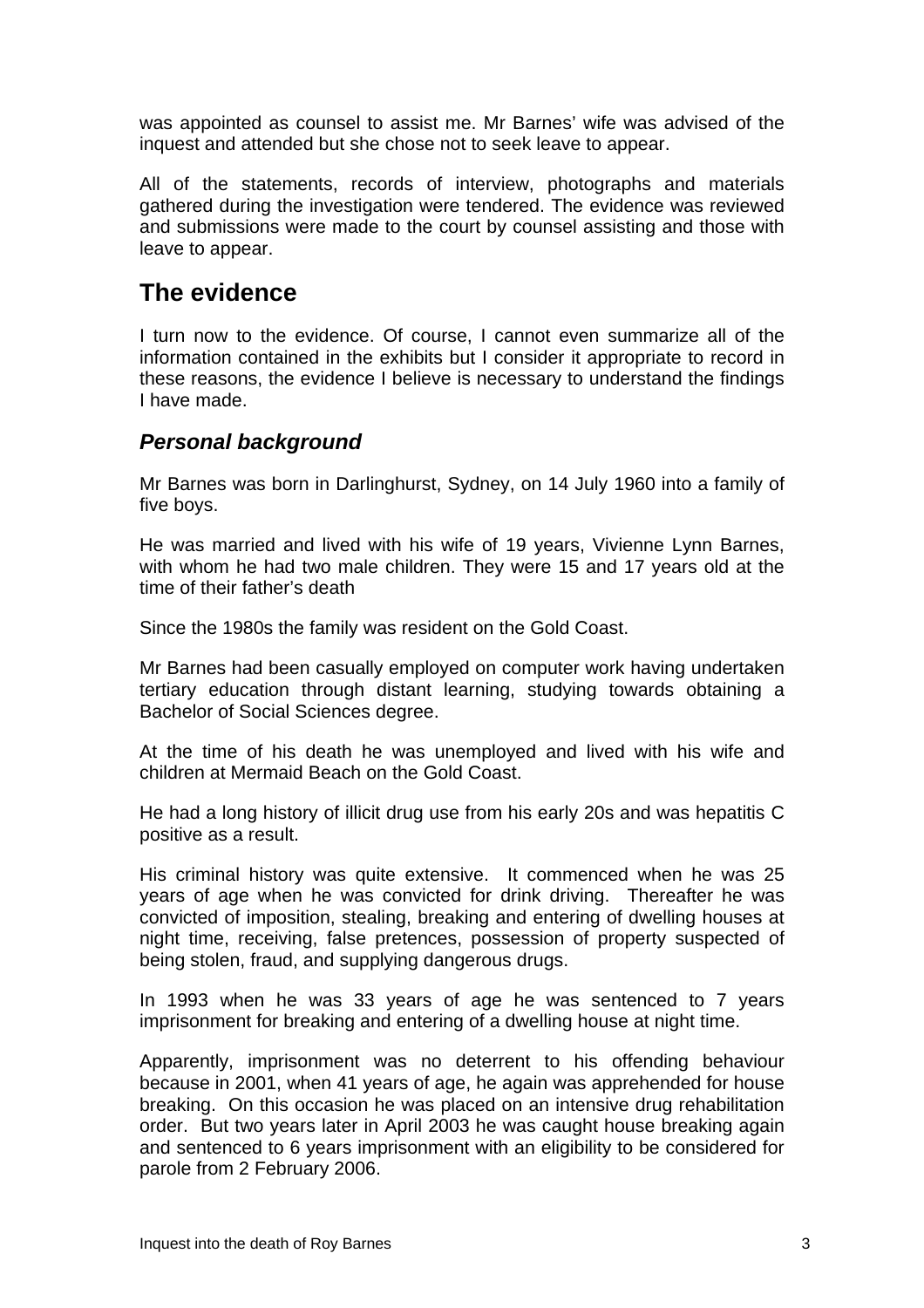## <span id="page-5-0"></span>*Recent medical history*

Mr Barnes was a heroin addict. The exact extent of heroin use is unknown, but it is thought that prior to his death his use was about 0.5 to 1.00gm per day.

By 2001, he was diagnosed with hepatitis C. In 2002 he suffered from mild hypercholesterolaemie. In 2003 he had a solar keratosis on his left hand. Earlier in his life he was involved in a motor vehicle accident and suffered multiple trauma injuries.

Not only was he a heroin user but he also suffered from alcohol abuse.

Dr Kevin Chiu of the Mermaid Central Medicare Clinic was Mr Barnes' medical practitioner and saw him most recently on 25 January 2008. Dr Chui stated that Mr Barnes did not complain of any illnesses apart from an upper respiratory tract infection for which he prescribed medication. Dr Chui did not think that there was anything remarkable about Mr Barnes health and was unaware of anything that may have contributed to his death.

Mrs Barnes said he did not complain of any particular illnesses and considered him to have been in good health up until his death. She stated that she was unaware of the extent of heroin use around the time of his death.

## *Mr Barnes is in custody*

The circumstances of Mr Barnes coming into custody were part of a familiar pattern of his offending.

In response to recent break and enter offences in industrial areas on the Gold Coast, Constable Rodney Alan Quinn and Constable Scott Ewington of Coolangatta Police were tasked to patrol likely areas. Shortly after midnight on Wednesday 6 February 2008, those officers were patrolling the Currumbin Industrial Estate when they located Mr Barnes and Mr Kevin Francis Morris walking the streets.

When they were searched, police found a suction glass removing device and a radio scanner. While he admitted to ownership of the scanner, Mr Barnes claimed to have found the glass cutter on the side of the road just prior to being intercepted.

The two men were arrested for possessing in the night time without lawful excuse an instrument of housebreaking, namely a glass removing device contrary to s. 425(1)(c) of the *Criminal Code*. They were taken to the Coolangatta Police Station.

Constable Quinn made computer inquiries and found that Mr Barnes had an extensive criminal history, was on parole and subject to an outstanding warrant of apprehension. He prepared an affidavit objecting to bail which was attached to the watch house registry.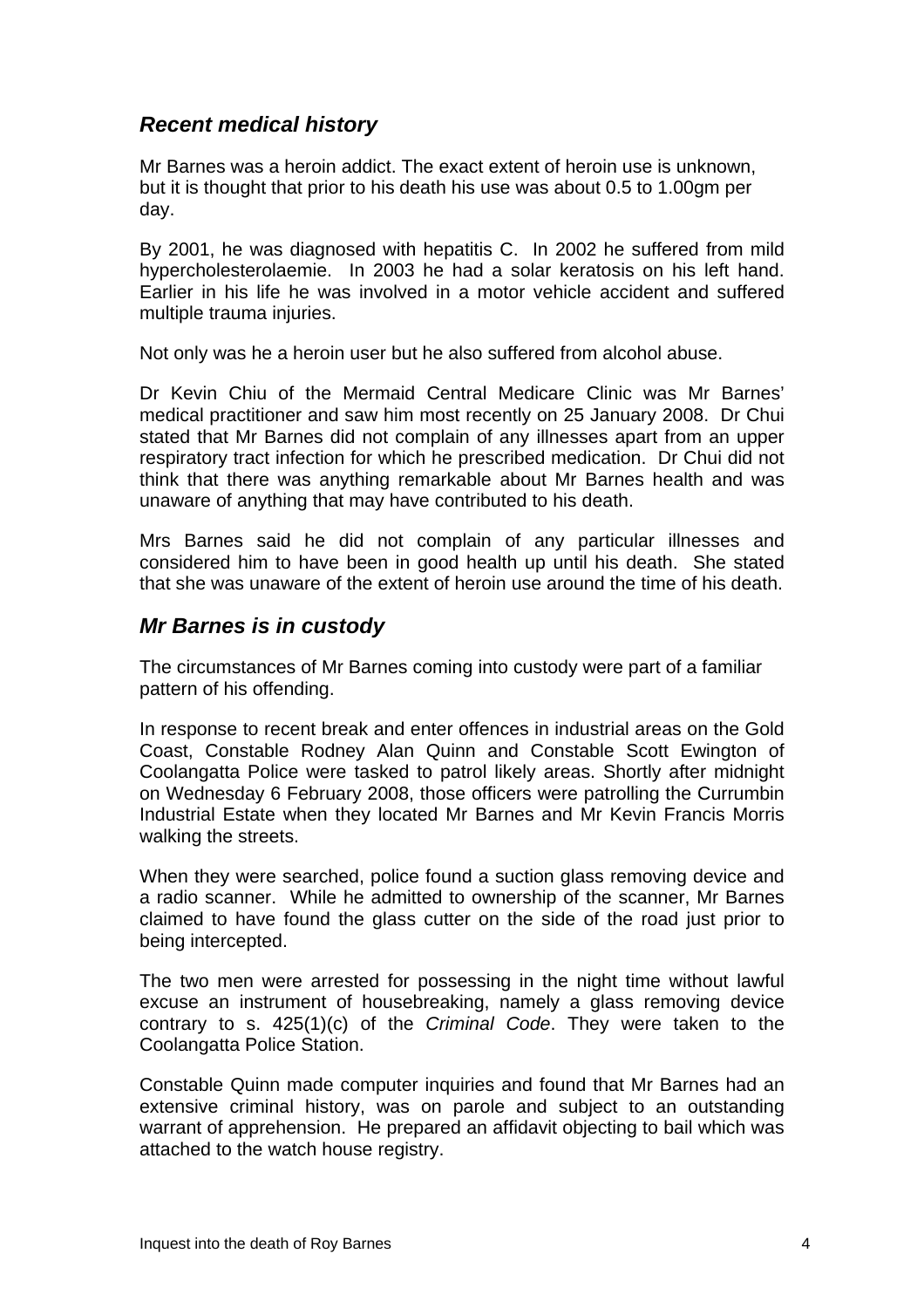<span id="page-6-0"></span>Messrs Barnes and Morris were taken to the Southport watch house and lodged there at 3:45am on 6 February 2008. They were processed by Constable Tamara Clucas.

Constable Quinn and Constable Ewington did not observe any health problems or anything to suggest that Mr Barnes may have been ill or on drugs at any time they were with him.

On reception Mr Barnes was asked the standard questions set out in a Health Questionnaire and Observation Checklist. This is done as a risk assessment and includes specific questions about an incoming prisoner's physical and mental health. None of the answers given by Mr Barnes gave any indication of ill-health. He denied having any drug addiction. He was classified as a mainstream prisoner.

Neither Constable Tamara Clucas, nor any of the other police officers who dealt with him, considered Mr Barnes appeared to be suffering from alcohol or drug withdrawal or any other health complaint.

He was put in a module that comprised a number of cells adjoining an exercise yard where he could mingle with other prisoners. In the evening he was locked in a two person cell alone.

Later that day Mr Barnes attended court. Duty Solicitor Michael Maloney appeared for Mr Barnes. He was refused bail and remanded in Southport watch house to appear in court next on 20 February 2008.

No one who had contact with Mr Barnes in court, other than his wife, had any specific recollection of his appearing ill. Mrs Barnes thought he was displaying signs of drug withdrawal.

At 2:00pm on 6 February 2008, Mr Barnes was visited at the watch house by detectives making inquiries about other unsolved break and enter offences. In the corridor next to the exercise yard, the officers attempted to interview him about these offences. However, Mr Barnes exercised his right not to participate in an interview. One of them knew Mr Barnes from two years earlier. She thought he had lost weight. She also thought his complexion was pale and that he was unwell. When she asked him if he was using drugs again, Mr Barnes replied: "Get fucked" and asked to be returned to the cells.

### *Medical attention at the watch house*

At about midday every day a nurse arrives at the watch house to attend to any prisoner who has asked for medical attention or whom the officer in charge thinks needs to be seen.

Nurse McLean, a registered nurse for 33 years and employed by Blue Care Nursing, has provided nursing care to the prisoners at the watch house for four years. Her task is to see the prisoners, make an assessment and report her findings to the Forensic Medical Officer, a doctor employed by Queensland Health and previously referred to as a GMO.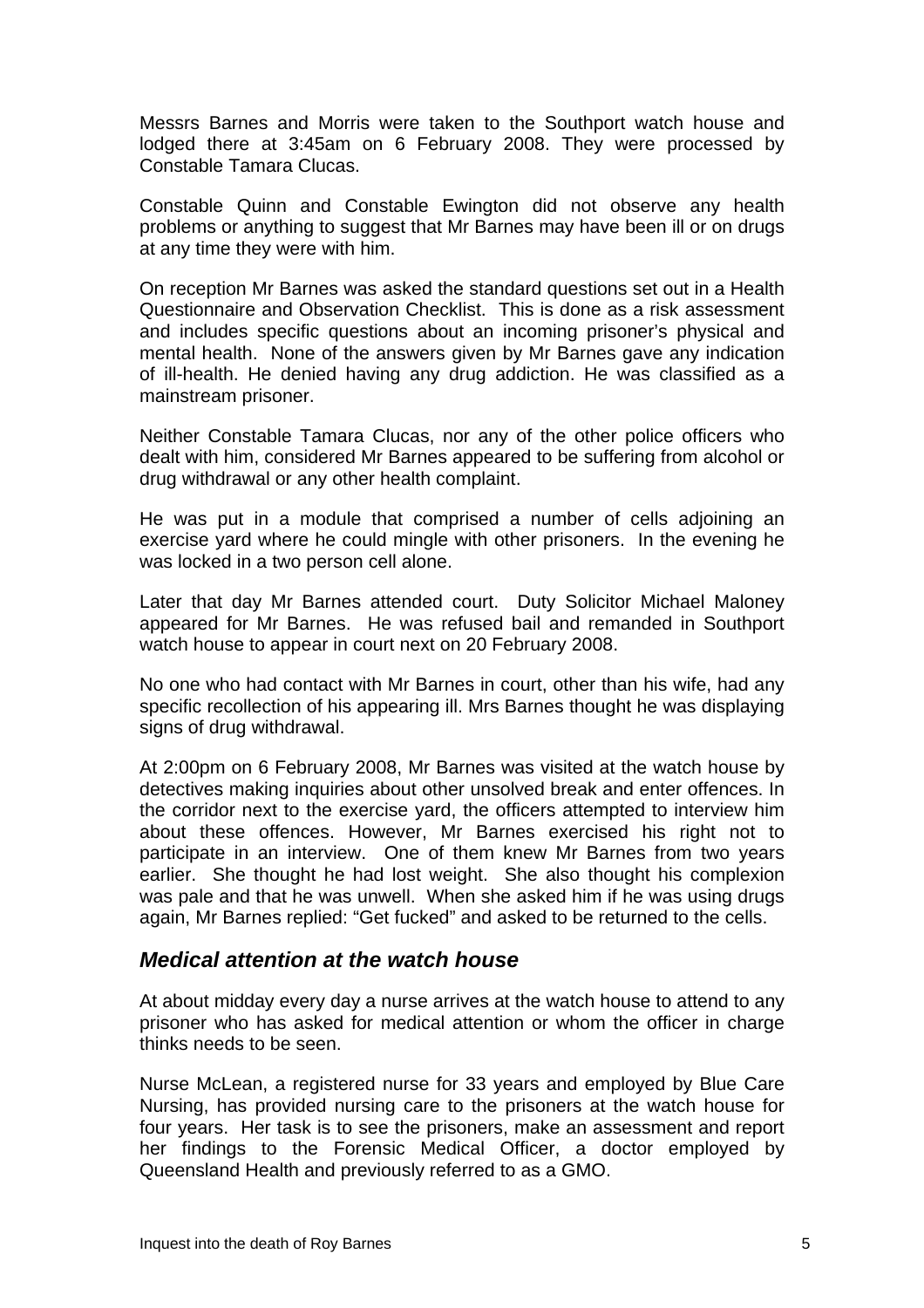Mr Barnes was obviously aware of the process and asked to see the nurse. He was therefore taken to the clinic room to see Nurse McLean at about 3.00pm. He told her he was suffering heroin withdrawal. He said he was a regular heroin user and had been using "*a quarter of a weight*" daily for about six months. He told her he had last used "*last night*." Nurse McLean performed a standard examination of Mr Barnes included taking his blood pressure and pulse. She also administered an "Objective opiate withdrawal scale" which, as the name suggests, is an instrument to assist assessing whether a person is suffering drug withdrawal symptoms.

Mr Barnes blood pressure was 125 over 75 and his pulse was 88 beats per minute, both of which were within a relatively normal range for a person in the watch house. However 7 of the 13 indicia for drug withdrawal were noted and accordingly the nurse considered he needed medication to control these symptoms.

Mr Barnes did not complain of anything else and Nurse McLean did not notice any injuries or anything else abnormal about Mr Barnes.

As per standard procedure, Nurse MacLean contacted Dr Catherine Lincoln by telephone to report on the nine prisoners she had seen that afternoon. Dr Lincoln assessed Mr Barnes to be in the early to intermediate stage of opiate withdrawal syndrome. As a result she decided to commence Mr Barnes on diazepam at a dose of 10 milligrams three times a day at 8:00am, 2:00pm and 9:00pm. She also prescribed paracetamol three times a day.

She told the inquest she ordered these drugs not be administered until 8.00am the following morning, in accordance with standard procedures designed to ensure prisoners are not given a sedating drug like diazepam when they might already have other sedatives "on board".

Nurse McLean completed a Prisoner Medication Register and Medical Sheet noting the prescribed medication.

Stock medication is kept at the watch house. When medication is prescribed by a doctor, it is dispensed by a nurse into a small container recording the prisoner's name, prescribing doctor, drug and the dosage with a sufficient amount for 48 hours. It is then administered by watch house officers at the times stipulated.

A nurse was scheduled to see Mr Barnes again on the afternoon of 8 February 2008 to see how his withdrawal symptoms were responding to the drugs Dr Lincoln had prescribed.

Co-accused prisoner Mr Morris saw Mr Barnes after he had seen the nurse. Mr Barnes did not complain to him of ill-health or feeling unwell, although Mr Barnes told him he had been "hanging out" for drugs.

Nothing is reported to have been unusual in Mr Barnes' condition in the afternoon on evening of 6 February 2008.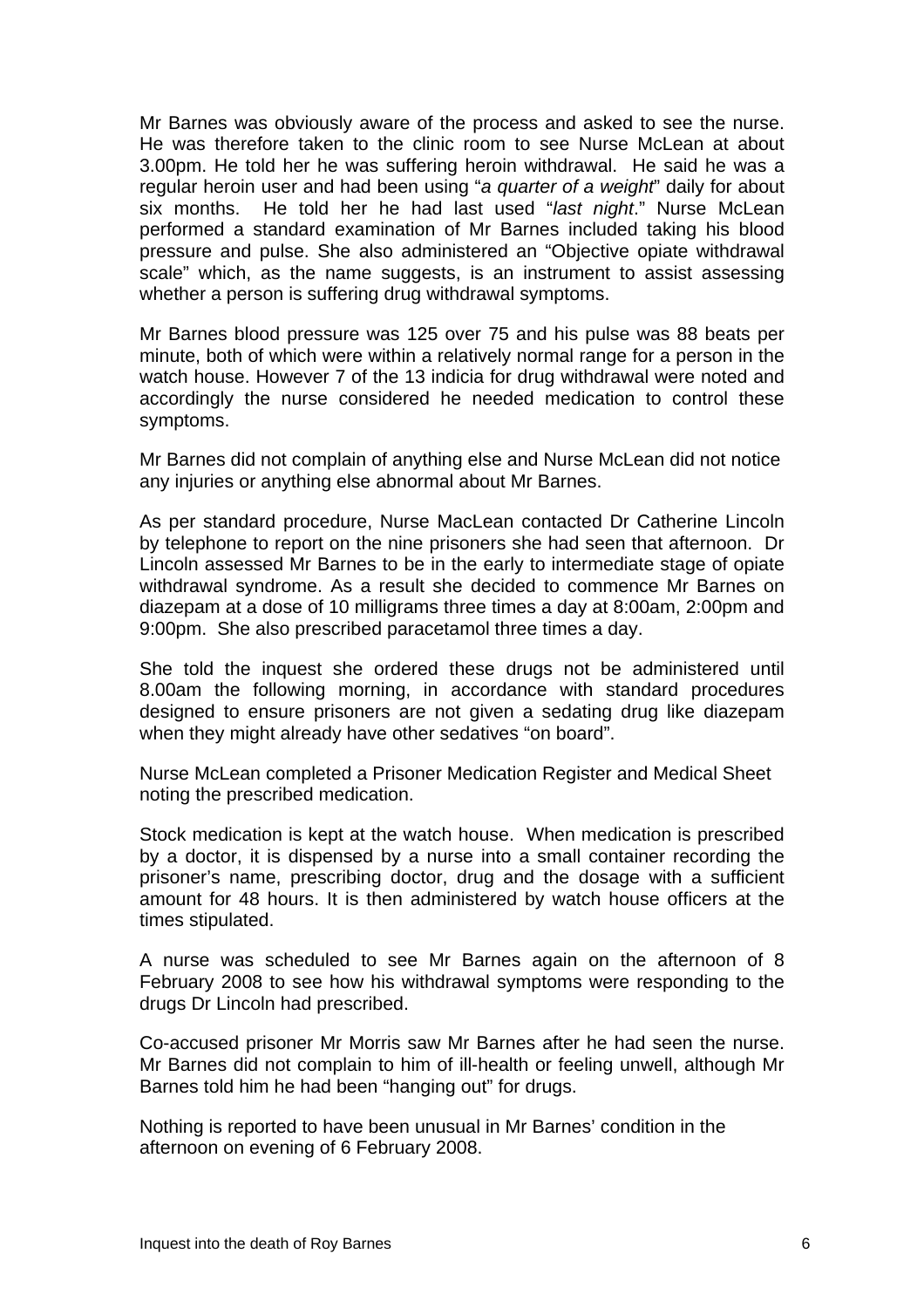<span id="page-8-0"></span>At 8:00am on Thursday 7 February 2008 Mr Barnes was administered the prescribed medicine.

At 9:30am on 7 February 2008, Mr Barnes was again visited by the detectives he had spoken to the day before and told he was to be charged with another break and enter offence.

The medication he was scheduled to be given at 2:00pm on 7 February does not seem to have been administered. I was not able to ascertain why.

Throughout the afternoon various procedures connected with the proceedings being brought against Mr Barnes were undertaken. None of the officers involved noticed anything untoward about him and all say he made no complaints about his health. Similarly, none of the other prisoners in the module where Mr Barnes was housed report noticing any signs of ill health, although one did mention that some time in the afternoon he saw Mr Barnes acting strangely by running his fingers up and down the wall of his cell.

At 9:45pm on 7 February 2008 he was administered the prescribed medicine and was then locked in his cell.

### *Prisoner inspections*

The night crew staffing the watch house was comprised of Sergeant Groufsky, Senior Constable Holliday, Constable Clucas and Constable Beaman. They were relatively busy. Between 9:40am to 6:30am, 17 people were brought in and processed at the watch house.

The watch house prisoner inspection register for the shift in question contains entries purporting to record that 12 physical inspections were made of the prisoners between 11.30pm on 7 February and 8.30am on 8 February. It became apparent during the investigation that some of these entries were fraudulent – an issue I shall return to later. Nevertheless none of the officers or other prisoners report seeing or hearing anything out of the ordinary during the night or morning that could suggest Mr Barnes met with foul play or was denied medical attention.

### *Mr Barnes collapses*

At 6:00am there is a shift change-over of police staffing the Southport watch house. Officers from the day shift wake all prisoners at about 7:00am by turning on the lights and television and unlocking the shower facilities.

After processing some arriving prisoners between 6:30am and 7:00am, Constable Warren Rielly prepared the yards for the prisoners to shower. He entered Yard One and placed towels on the bench located adjacent to the shower and unlocked the shower door. There were eight prisoners in Yard One at the time. However the officer did not check on the prisoners or talk to them when doing this.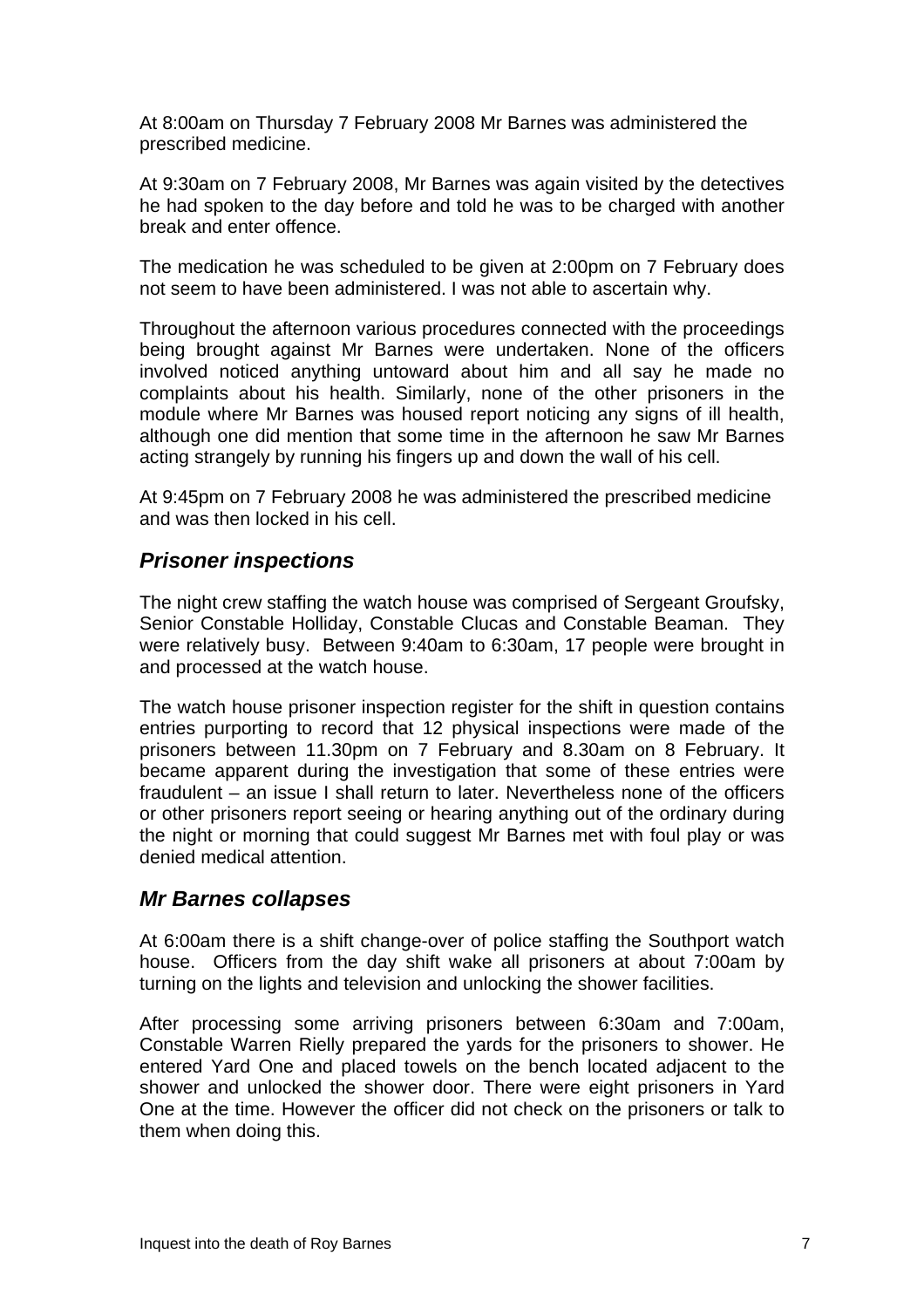At 7:00am, Acting Senior Sergeant Graham commenced work as the officer in charge. At this time there were only three other officers on the ground level, being Sergeant Smith and Constables Wiss and Rielly.

Shortly after 7:00am, the prisoners were given access to the showers. By about 7.45 all the other prisoners had left their cells, showered and settled down in the yard. As Mr Barnes' cell was located at the end of the yard, the reason for his absence was at first not noticed by his fellow prisoners. One prisoner did however see Mr Barnes sitting in his cell. He was naked and sitting upright, slumped against the wall. The prisoner could not see all of him through the glass partition but noticed he was shaking. He did not tell anyone of his observations.

At about 7:45am Sergeant Smith, Senior Constable Wiss and Constable Rielly entered the yard to collect the used towels.

Constable Rielly locked the showers and was heading towards cell number 3 at the far end, right side of the yard where he saw Mr Barnes seated, slumped on the bench next to the cell doorway.

He was naked, looked pale, was sweating profusely and appeared dazed and only semi-conscious. There was redness around his neck. The pupils of his eyes were dilated. Mr Barnes seemed to understand what the officer was saying when he asked the prisoner what was wrong but his answers were not coherent. Constable Rielly thought that Mr Barnes was having some sort of seizure. Constable Rielly alerted Sergeant Smith and the other watch house staff including the officer in charge, Acting Senior Sergeant Graham.

Sergeant Graham went to the yard and ordered the other prisoners to be returned to their cells. She then went to cell 3 and saw Mr Barnes naked sitting on the bench on the left of the cell door way.

He was pale, sweating and having difficulty in communicating, but conscious. His eyes were open and his breathing was audible and abnormal. Senior Constable Wiss asked him his name, to which he responded: "Barnes". It was decided to move him to a secure area where he could be better attended to. The police took him by his arms and dragged him out of the yard to the bulk holding cell number two around the corner from the exercise yard. Constable Rielly recalled Mr Barnes saying his first name "Roy". Constable Rielly recalled Mr Barnes was scratching himself on the face and body.

Sergeant Graham ordered Constable Gorman to call the ambulance immediately. She went to the Medical Room and saw one of the nurses was fortuitously there. She agreed to see the prisoner immediately.

Nurse Helen Gullison has been a registered nurse for 30 years and is employed by Blue Care. She was by chance at the watch house at that time of day because she was collecting a mobile telephone left there by another nurse when she was asked by Sergeant Graham to see Mr Barnes.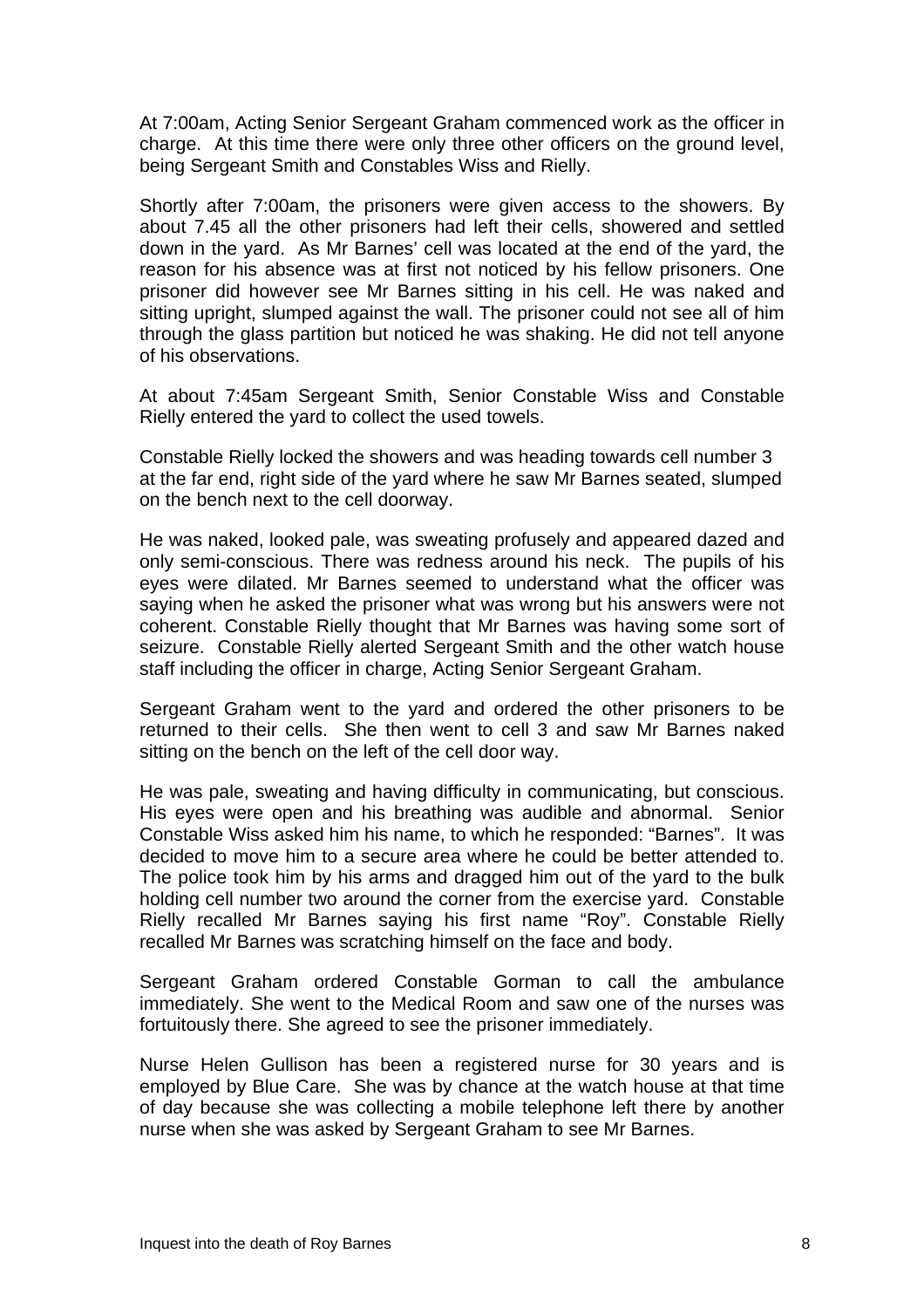Nurse Gullison obtained the nursing notes on Mr Barnes, and a blood sugar level and blood pressure measuring instruments. She then went to where Barnes was secured. She saw him lying on the floor obviously unwell.

Nurse Gullison checked blood pressure, pulse and blood sugar levels. His blood pressure was 170/110, pulse about 90 beats per minute and blood sugar levels were in an acceptable range. As Nurse Gullison tried to prick his finger to measure his blood sugar levels, Mr Barnes at first pulled his hand away but relaxed when assured they were trying to help him.

His eyes were open, but vacant in appearance. The pupils reacted to light. Mr Barnes was moving his legs and his arm when she applied the blood pressure cup. She thought he was conscious, but in a trance. He ceased responding to attempts to get him to speak. In order to comfort him, Nurse Gullison put a pillow under his head, a blanket over him and waited with him for the ambulance.

At about 8:06am the Queensland Ambulance Service arrived. The ambulance officers found Mr Barnes lying supine, shivering with tremor and unconscious. An examination revealed he was unresponsive, breathing with a palpable pulse. His blood pressure at 8:15am was 160/110 and at 8:17am was 207/125.

Mr Barnes was taken by the Queensland Ambulance Service to the Gold Coast hospital.

At 8:30am Mr Barnes arrived at the hospital where he was examined by Dr Adam McLeavy who did not observe any sign of trauma or injury.

The differential diagnosis made at admission was intra-cerebral haemorrhage secondary to hypertension with drug (heroin) withdrawal. Accordingly, a CT scan of Mr Barnes' head was conducted which revealed a large right front temporal intra-cerebral bleed in the region of the right basal ganglia and internal capsule neck measuring 6.5cm in the anteroposterior, 4cm in transverse and 3.6cm in the cranial caudal diameter.

He had a very low level of consciousness. A review of his condition by a specialist neurosurgeon concluded the brain haemorrhage was inoperable and that the fatal condition was unsalvageable with extremely poor prognosis.

The hospital notes record that the diagnosis and the likely fatal outcome were explained to Mrs Barnes' wife. It was agreed that Mr Barnes should be extubated and that he was only suitable for palliative care.

Throughout Saturday 9 February 2008 Mr Barnes remained unconscious and was again assessed as being in a fatal unsalvageable condition. A CT scan showed signs of brainstem compression.

On Sunday 10 February his condition remained unchanged. On 11 February Mr Barnes remained deeply unconscious and was transferred to the palliative care unit at the Pacific Private Hospital.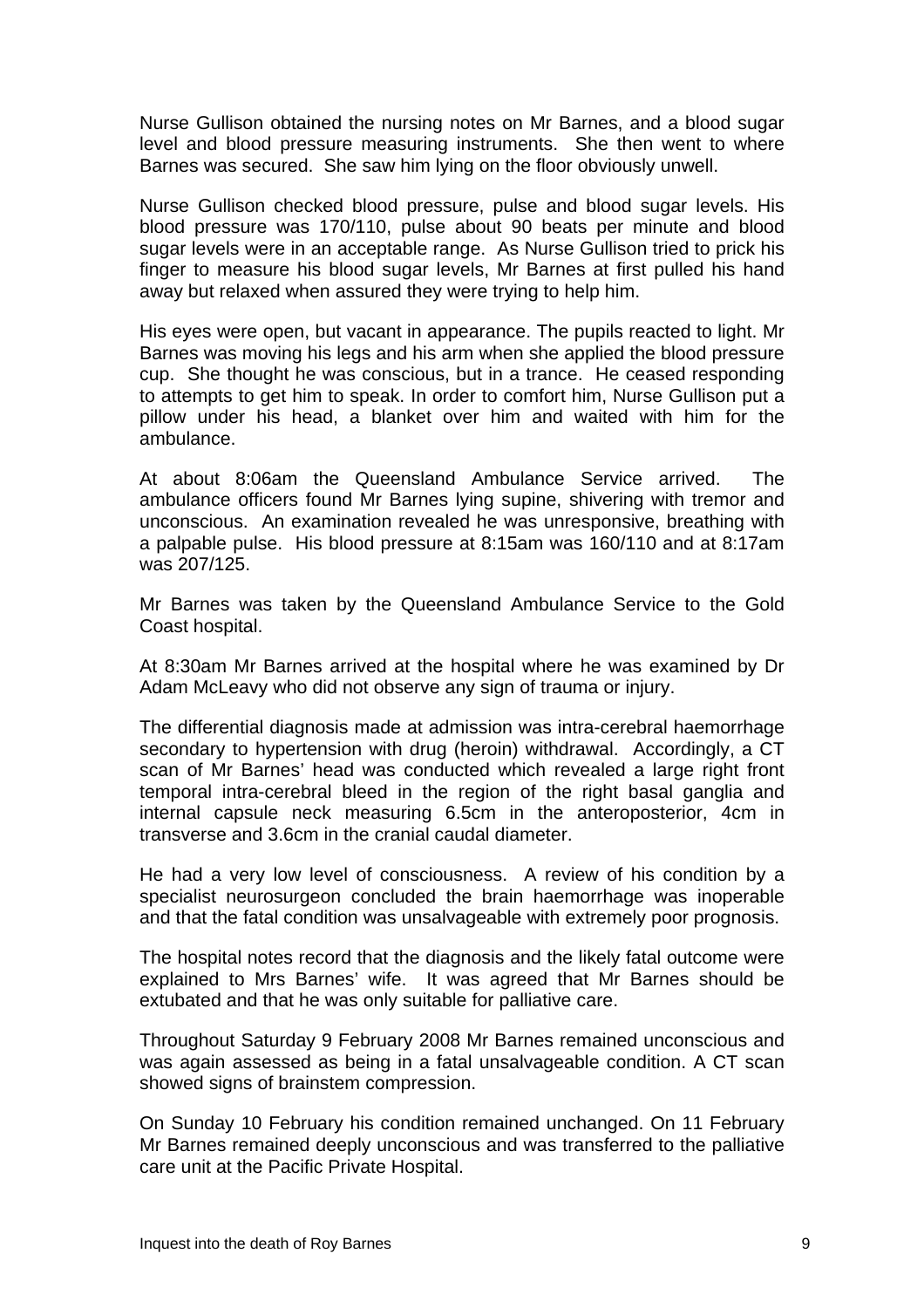<span id="page-11-0"></span>At 6:20am on Tuesday 12 February Mr Barnes died. Late the same day Mr Samuel Barnes, Roy's brother identified his body to Senior Constable Marks.

### *Autopsy results*

On 12 February 2008 I ordered that a full internal and external autopsy be performed on Mr Barnes' body. This was carried out the next day by Dr Alex Olumbe together with Dr Anthony Joseph Ansford, both of whom are experienced forensic pathologists.

Inspector David Kolb, Sergeant Wayne Roberts and Constable Carolyn McKinlay were present as observers. Photographs were taken by Sergeant Roberts.

On the skin the pathologists noticed old needle track marks in the anterolateral aspect of the left forearm. Histological examination of multiple sections from the left forearm confirmed the presence of old needle track marks including chronic inflammation in the subcutis, giant cells, granuloma formation and numerous siderophages. There was chronic vasculitis and a recent thrombus in a vessel.

The pathologists did not find any injury to the scalp, skull or neck. Upon internal examination no fracture to the skull was found. There were no signs or any indication of any trauma or violence at all being inflicted on the body of Mr Barnes.

Most strikingly was a massive intra-cerebral haemorrhage involving the right hemisphere centred on the basal ganglia. The presence of intra-cerebral haemorrhage was markedly obvious with the right basal ganglia totally replaced by the haemorrhage. The parenchyma was markedly swollen, gyri crests were flattened and suici obliterated.

An examination of the heart revealed that the coronary arteries had moderate to severe non-calcific atheroma with 70 per cent luminal narrowing. Multiple sections, the left anterior descending coronary artery and right coronary artery confirmed the presence of significant atheroma. There was a fresh and acute haemorrhage in the atheromatous plaque of the right coronary artery.

They observed the liver had a distorted architecture caused by chronic hepatitis C infection.

The whole brain was submitted to two specialist neuropathologists for closer examination. Dr T E Robertson and Dr A E G Tannenberg prepared a Neuropathology Report and Dr A E G Tannenberg prepared a Macroscopic Report of an examination of the brain.

The cerebral hemispheres of the brain were serially sectioned in the coronal plane. This gave closer detail to the massive intra-cerebral haemorrhage which involved the right hemisphere and was centred on the basal ganglia.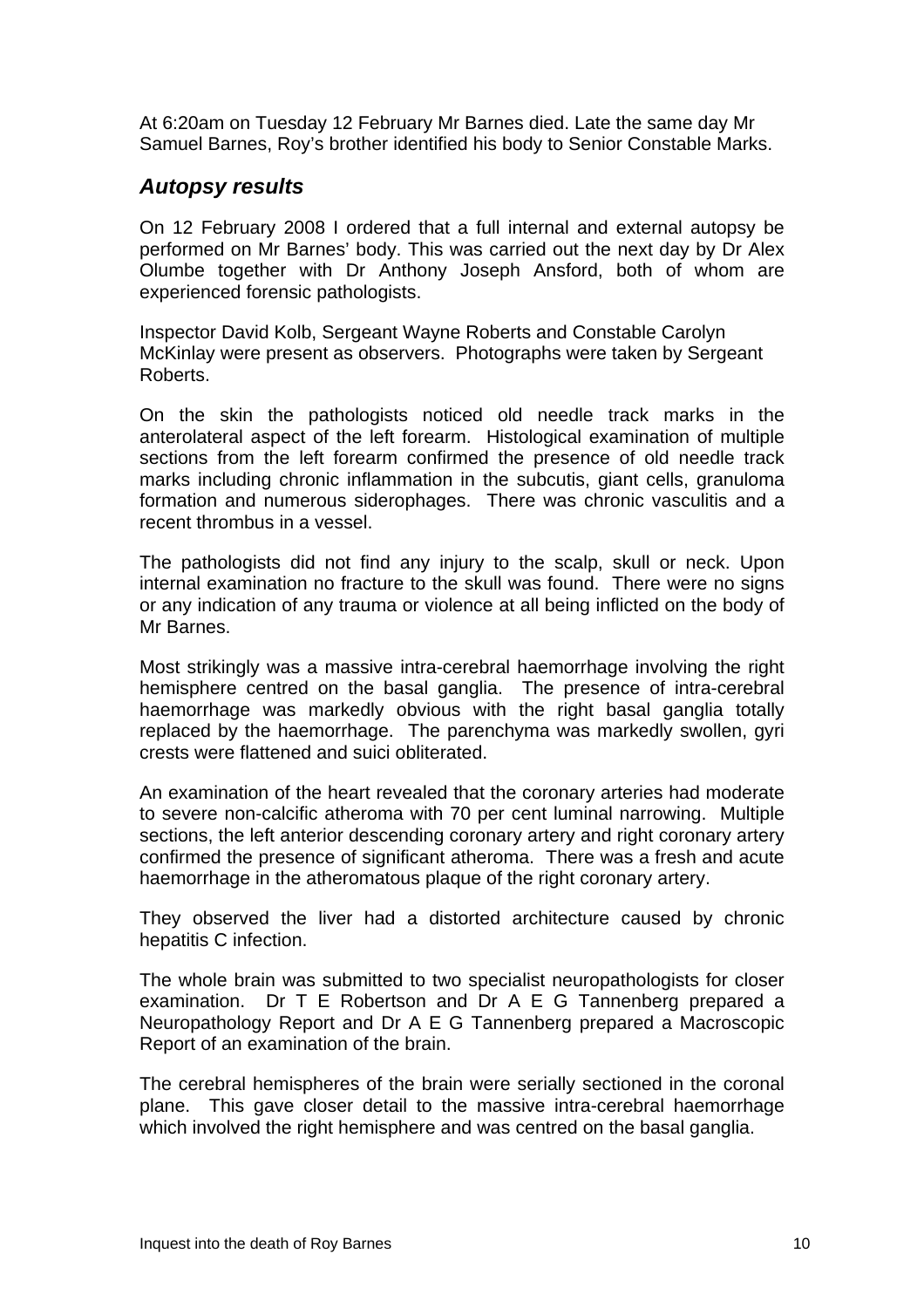<span id="page-12-0"></span>The pathologists concluded that there was no injury which might have contributed to his death.

Toxicology tests of samples of blood and urine taken at the hospital prior to death showed only the presence of therapeutic levels of diazepam and its metabolites which the pathologist found were non-contributory to the death. Heroin was not detected, although as it has a half life of only three or four hours this is not surprising.

The pathologists considered the presence of significant coronary atherosclerosis also might have contributed to his death.

The pathologists concluded that the presence of intra-cerebral haemorrhage might be attributed to withdrawal symptoms which include high heart rate and possibly transient high blood pressure, which could have led to the adverse/fatal effect in a setting of severe coronary atherosclerosis.

No doubt the coronary atherosclerosis was contributed to by Mr Barnes being a smoker. The pathologist on external examination noted an intense yellowish brown nicotine staining on the right index and middle fingers. The outer surface of the lungs showed moderate black geographical pigmentation and coalescing haemorrhagic areas on the diaphragmatic surfaces of the lower lobes. Histological examination of the lungs showed confluent and diffuse bronchopneumonia. Severe emphysema and numerous clumps of tobacco macrophages were noted.

In the result the pathologists concluded that after considering the circumstances of death, reviewing of the medical charts, examining the neuropathologist reports and being informed by toxicology reports and their own examination of the deceased, the cause of death was intra-cerebral haemorrhage with contributory factors of coronary atherosclerosis and chronic intravenous drug use.

## **Conclusions as to the circumstances of death**

From the time that he came into custody just after mid-night on 6 February 2008 until the morning of 8 February, Mr Barnes was routinely seen by watch house police staff, investigating police, fellow prisoners, court staff, defence lawyers, prosecuting police, members of the public in court, the nurse, and other prisoners. During that time he did not complain or give any indication of a worsening medical condition other than those usually associated with drug withdrawal, which he reported to Nurse McLean. In the hours before his collapse he apparently made no other effort to seek assistance by using the intercom button within his cell to call for help.

During the 55 hours Mr Barnes was in custody there was no indication he may be about to suffer from an underlying medical condition that would render him unconscious. There is no evidence indicating any foul play or violence played any part in the death. He was adequately cared for during his incarceration in that the only time he raised a health concern with the staff of the watch house it was responded to by his seeing a nurse.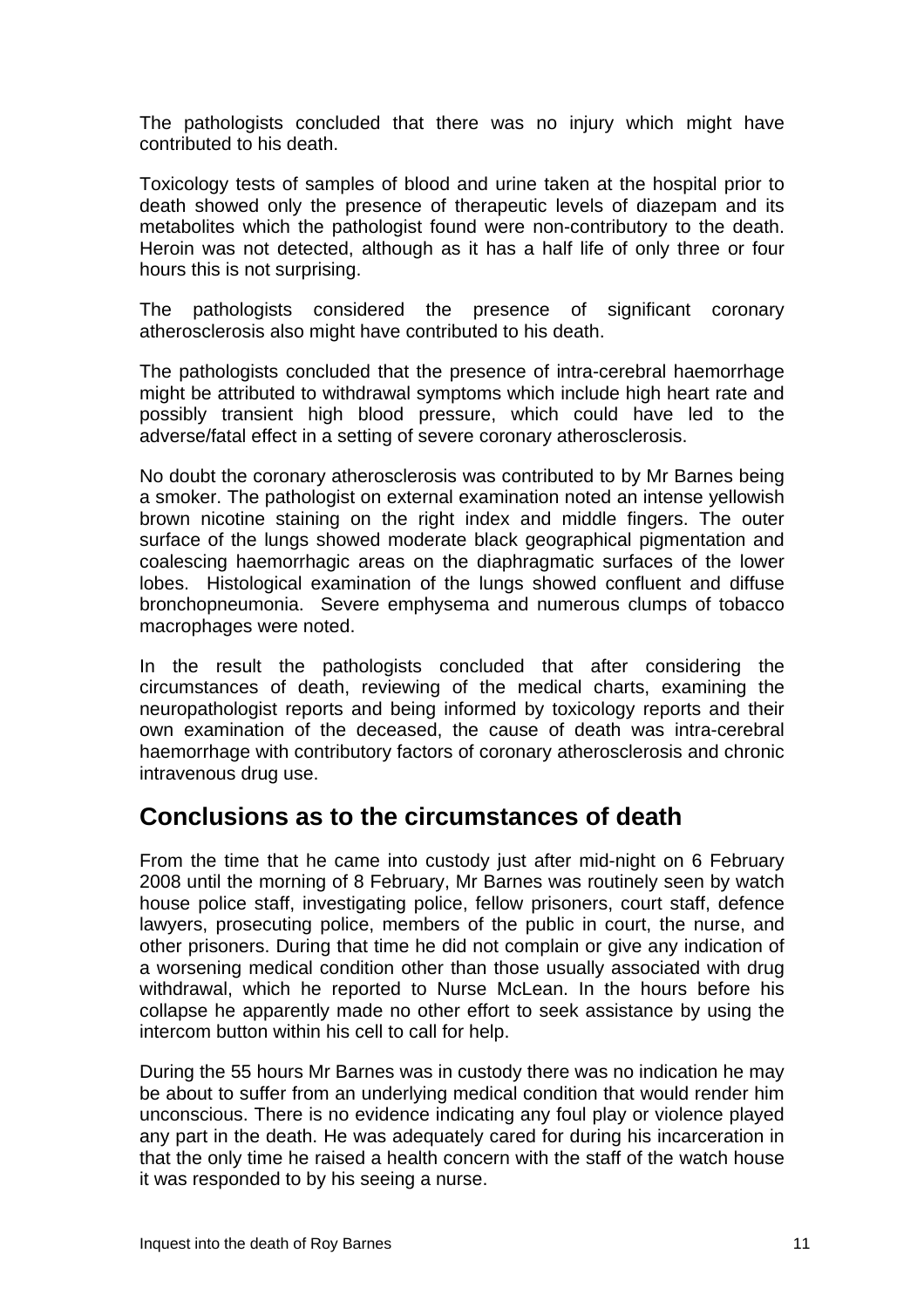<span id="page-13-0"></span>Although there was non compliance with aspects of watch house policy concerning prisoner inspections which I shall deal with later, any failings in that regard in no way contributed to Mr Barnes' death. The video monitor in his cell shows that at 7.12am on 8 February he was walking around his cell. A short time later, at 7.48am, he was found semi comatose. The medical evidence is that by that time nothing could have been done to save him.

The apparent failure of watch house staff to provide Mr Barnes with the second scheduled dose of diazepam at 2.00pm as prescribed has not been explained and is of concern but there is no evidence that it contributed to his death.

I am persuaded Mr Barnes died from natural causes and that no other person played any part in his death. There is a basis for concern about aspects of the management of his heroin withdrawal that I shall deal with later. In contrast to alcohol withdrawal, where complications can be life threatening, death from untreated opioid withdrawal is rare, unless against the background of some other co-existing pathology.

Dr Hayllar, an expert whose credentials I shall detail later, said in a report prepared for the court:

*The co-existing pathology disclosed at Mr Barnes' post mortem appears to have been sufficient to lead to a fatal complication in combination with opioid withdrawal. While more intensive management of withdrawal does not eliminate symptoms entirely, it largely prevents the autonomic effects which contribute to raised pulse and blood pressure, thus more aggressive management of his withdrawal might have avoided this fatal complication.* 

Mr Barnes was suffering from moderate to severe coronary artery disease, hepatitis C, chronic heroin abuse and the effects of prolonged and heavy smoking. The added stress of heroin withdrawal may have been sufficient to lead to his death from intra-cerebral hemorrhage.

A more intensive management of the withdrawal may have reduced the withdrawal effects but as I can not be satisfied to the requisite standard that those effects precipitated the hemorrhage, I could not reasonably find any such shortcomings, if they occurred, caused or contributed to the death.

The response of the officers who found Mr Barnes in a semi conscious state was timely and appropriate.

## **Findings required by s45**

I am required to find, as far as is possible, who the deceased person was, the circumstances of his death and when, where and by what means he came by his death. As a result of considering all of the material contained in the exhibits, and the oral evidence I am able to make the following findings:-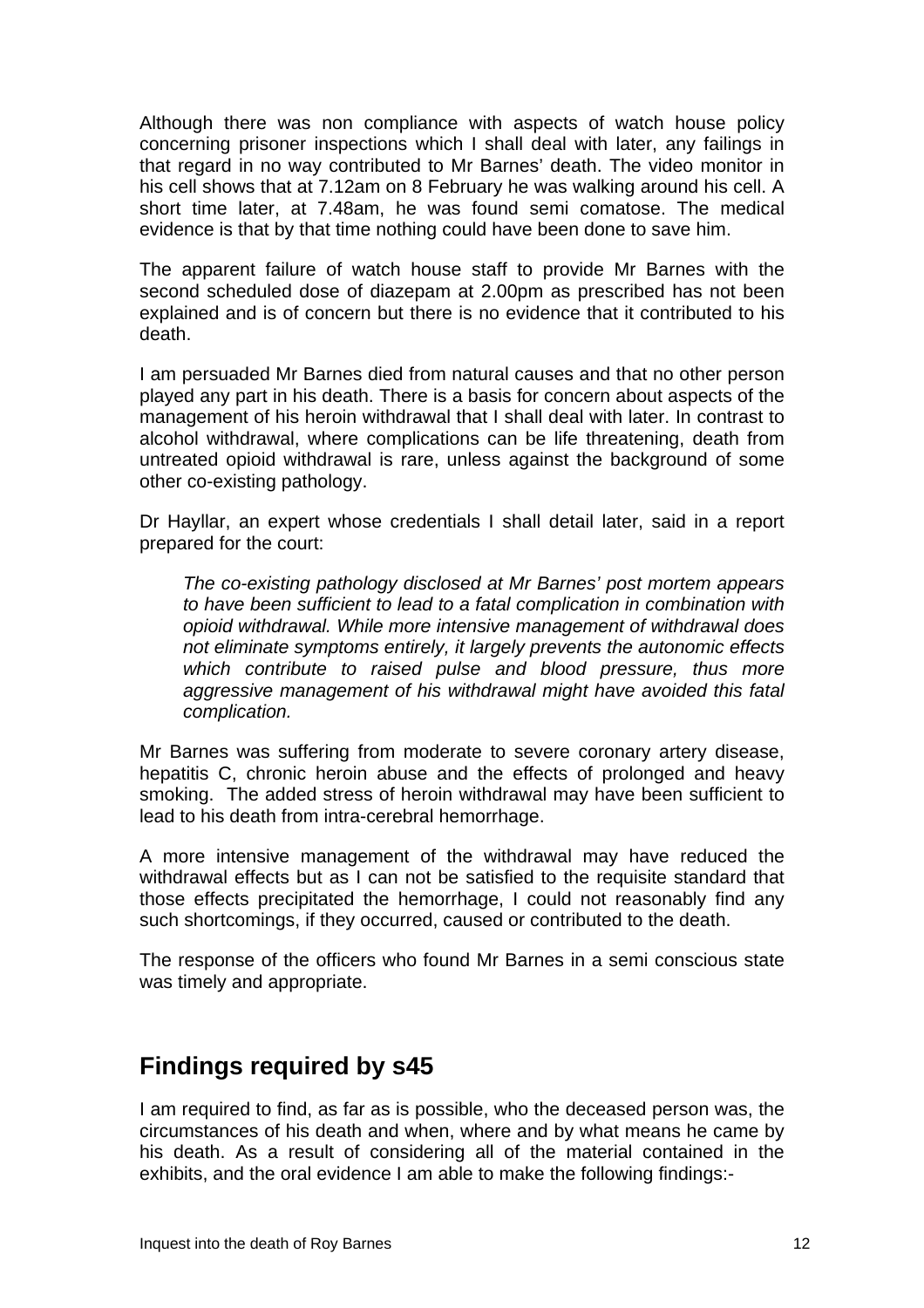<span id="page-14-0"></span>

| Identity of the deceased - | The deceased person was Roy<br>Barnes.                                                                                                                                                                               |
|----------------------------|----------------------------------------------------------------------------------------------------------------------------------------------------------------------------------------------------------------------|
| How he died $-$            | Mr Barnes died form natural causes<br>that became acute while he was<br>undergoing heroin withdrawal in a<br>police watch house.                                                                                     |
| Place of death $-$         | He died at the Pacific Private Hospital<br>on the Gold Coast.                                                                                                                                                        |
| Date of death $-$          | He died on 12 February 2008.                                                                                                                                                                                         |
| Cause of death $-$         | Mr Barnes died from a spontaneous<br>intra-cerebral haemorrhage while<br>suffering from heroin withdrawal and<br>effects of<br>the<br>coronary<br>atherosclerosis, hepatitis C, and<br>chronic intravenous drug use. |

## **Comments and recommendations**

Section 46, insofar as it is relevant to this matter, provides that a coroner may comment on anything connected with a death that relates to public health or safety, the administration of justice or ways to prevent deaths from happening in similar circumstances in the future.

I have found that Mr Barnes died suddenly of natural causes and that the response to his collapse was timely and appropriate. However there are aspects of the operation of the Southport watch house at the relevant time that require comment, but first some detail about the watch house and its client population.

The Southport watch house which had operated since 1998 is considered to be a large watch house (Category A facility). It is the second busiest watch house in Queensland. In 2001, 9750 prisoners were processed there. By 2008, the intake had increased to 15,000 prisoners and this year it is expected prisoner numbers will top 16,000.

In February 2008, the Southport watch house was staffed by 32 police officers, which included 1 Acting Senior Sergeant, 6 Sergeants, 2 Acting Sergeants, 23 Senior Constables and other constables seconded from the Southport Police Station. There are now 40 full time staff and a pending application to add further to that complement.

The complex is comprised of 28 cells, 5 segregation cells, 3 large segregation cells, 1 high visibility cell, I drunk's tank, 1 holding cell and 3 padded cells with bedding for 66 prisoners consisting of 37 on ground level and 29 on level 1. Each standard cell can accommodate 2 prisoners which are accessed via a shared communal exercise yard and shower facility. The Southport watch house can accommodate 65 prisoners over extended periods if necessary.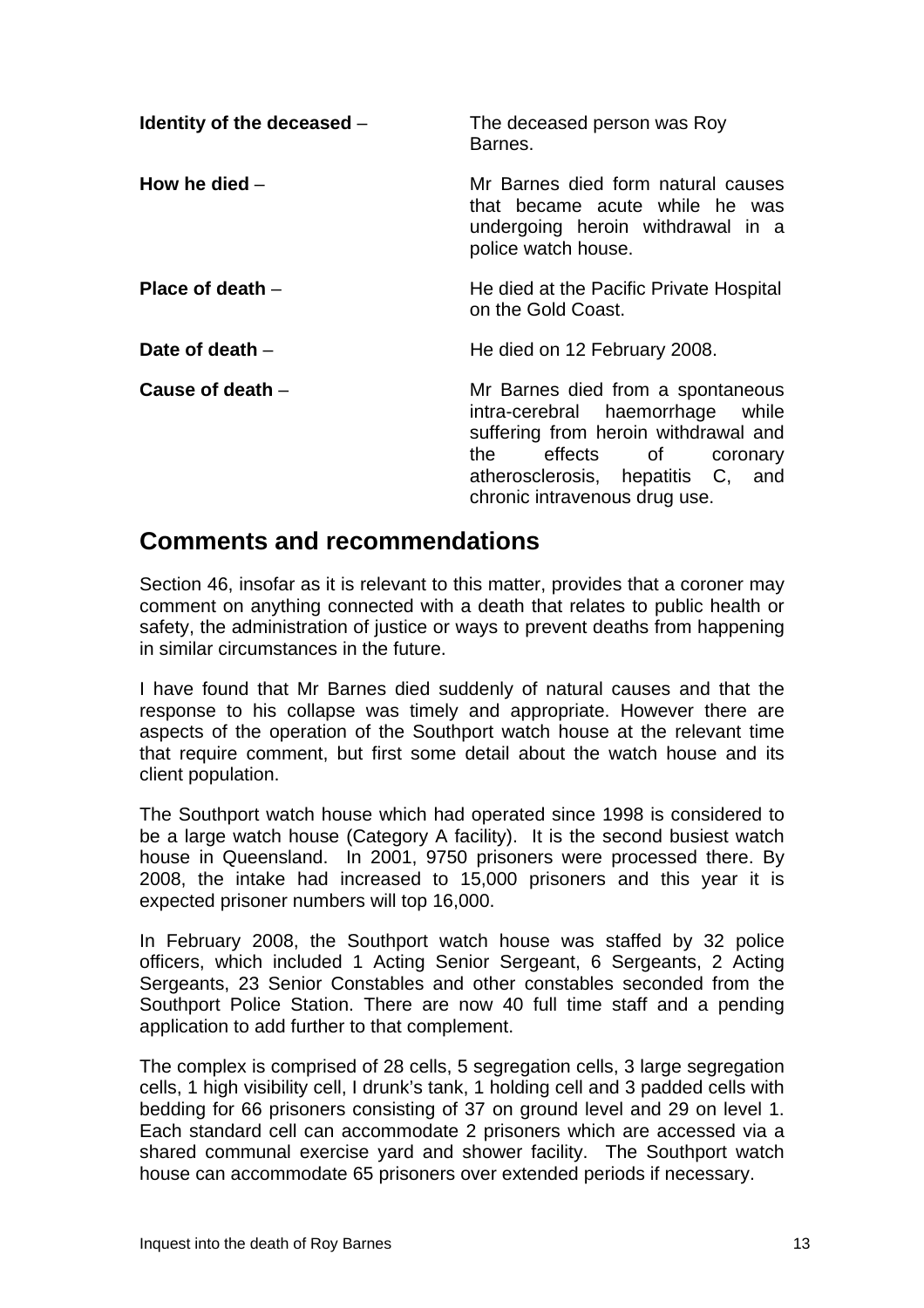<span id="page-15-0"></span>There are 170 cameras installed in and around the watch house complex of which 80 cameras make recordings, but only at the rate of 16 frames per minute (every seven seconds). There is also an intercom button in the cells which activates an alarm in the monitoring room which is audible at the charge counter.

It is in that context that the circumstances of this case raise four issues that may warrant comment from a prevention perspective. They are:-

- The inspection of watch house prisoners;
- The quality of electronic monitoring equipment in the watch house;
- The provision of nursing care to watch house prisoners; and
- The management of heroin withdrawal in watch house prisoners

## *Inspection of prisoners*

The Operational Procedures Manual (OPM) requires watch house managers to ensure that inspections are conducted regularly at varying intervals which should be no greater than one hour – section 16.9.5 and section 16.13.3.

That second section also states that staff inspecting prisoners are to:

- read the information in the watch house Custody Register;
- observe the prisoner's physical appearance and demeanour;
- ask prisoners who are awake if they are well;
- pay particular attention to any prisoner apparently intoxicated to ensure that intoxication is not masking symptoms of a serious medical condition;
- ensure that a sleeping prisoner is breathing comfortably and appears well;
- wake a sleeping prisoner when the officer is unsure or is concerned about conditions of that prisoner; and
- ensure security of the cell keys.

Obviously those observations can not be undertaken if the prisoners are only viewed over video monitors. This is explicitly confirmed by the order that "*Prisoner inspections are to be conducted personally irrespective of whether or not video monitoring equipment is installed."*

It is also the policy that officers in charge of regions are to ensure that prisoners in watch houses are inspected where practicable by a police officer other than a police officer involved in the administration of the watch house at least 3 times in every 24 hours. It is suggested this be done by a regional duty officer (RDO) or a district duty officer (DDO) both of whom will usually be senior to the watch house keeper.

These policies are further operationalised by the Southport watch house Standard Operating Procedures (SOPs) which require a physical inspection of all prisoners half past the hour every hour, the details of which are required to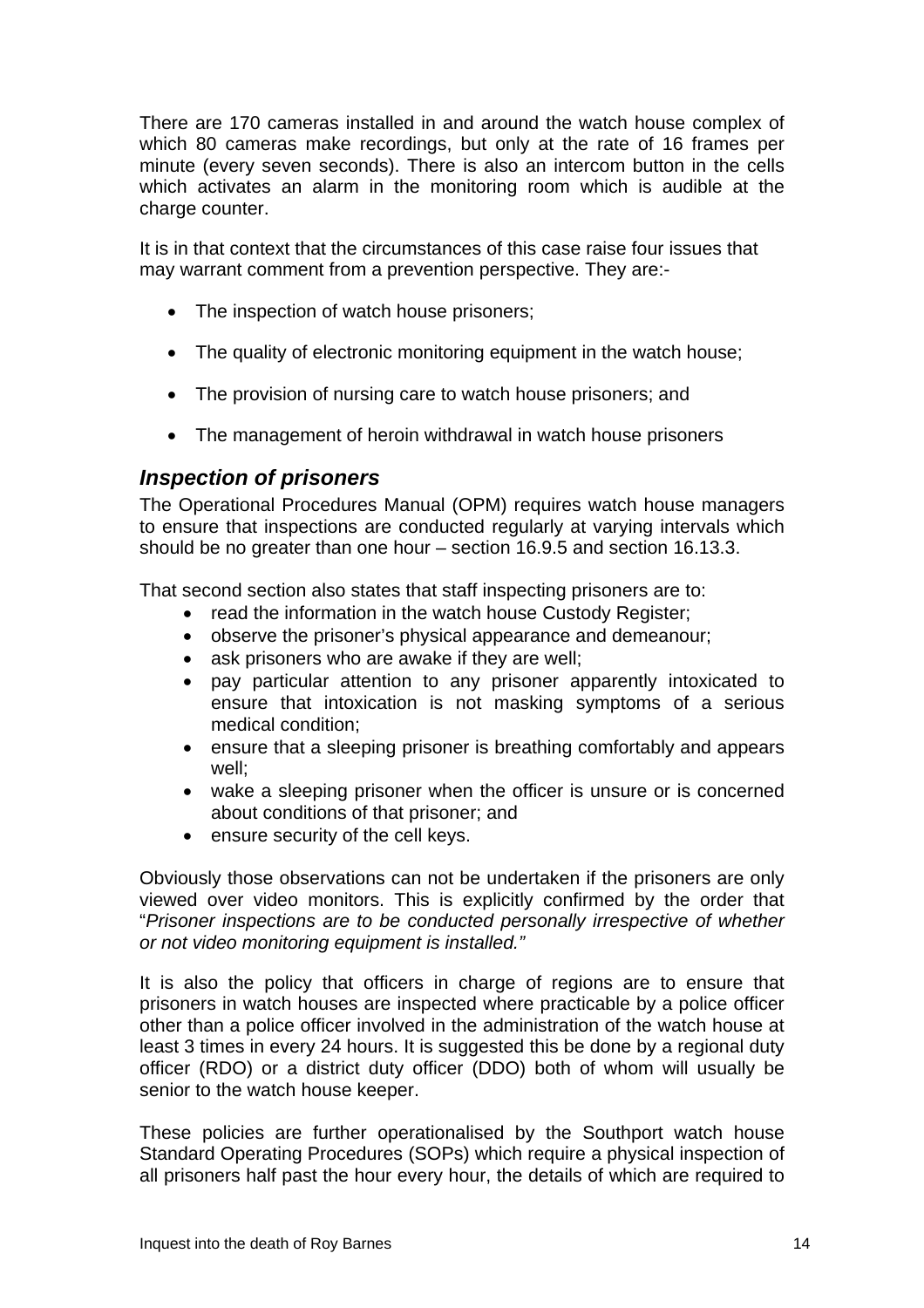be recorded in the Prisoner Inspection Register. These inspections are to be conducted each half hour after inspections on video surveillance cameras. This is to ensure prisoners are not suffering from drug withdrawal, mental illness or assault from other prisoners who may need segregation from mainstream prisoners for their safety.

Inspector Kolb reported disturbing issues with the performance of inspections. His investigations concluded that little or no reliance can be placed on the prisoner inspection register from the commencement of the shift at 10:00pm on 7 February 2008. The evidence heard at the inquest confirmed this conclusion.

Constable Clucas said in evidence that when told at about 2.35am that the DDO had arrived, she knew he would look at the Prisoner Inspection Register and so, in accordance with what she had been told to do by other more senior watch house staff, she checked to see if it was up to date. She found no entries had been made since 00.30 hours. She then made false entries indicating physical checks had been made every half hour at 1.00, 1.30, 2.00 and 2.30 when she had no basis for believing this was true. The physical inspections recorded by Senior Constable Nelson as having been undertaken at 4.07, 5.09 and 5.58 were video checks only. The record for 04:07am is obviously out of sequence with the preceding entry by the RDO at 04:40am.

It was established that the DDO and the RDO also only undertook video checks rather than physically inspecting the prisoners as required by the OPM. They could give no convincing explanation for their failures to do what was required.

The reason for this non compliance is difficult to ascertain with precision. Certainly I detected no lack of commitment from the watch house staff involved. On the contrary, the Acting Officer in Charge and the shift supervisors who gave evidence impressed as thoughtful and dedicated officers concerned to ensure the watch house was professionally managed.

It is trite to say that this has been a chronic problem. As long ago as 1989, the dangers of the failure to adequately inspect watch house prisoners has been drawn to the attention of the QPS by the Royal Commission into Aboriginal Deaths in Custody.

Commissioner Lew Wyvill QC in his *Report of the Inquiry into the Death of John Raymond Pilot, 1989*, when attempting to explain why the watch house prisoner had not been adequately inspected observed;

*"I have also been critical of practices that have developed for whatever reasons: habit, the example of seniors and others, understaffing, lack of training, failure to understand the purpose of a procedure etc."* 

In that death in custody there was no check of any prisoners or even a visit to the level of the Brisbane watch house between the hours of 4:30am and 6:00am. Mr Pilot died of an alcohol withdrawal seizure between 4:40am and 5:00am. The Royal Commissioner recommended that "*No prisoner should be*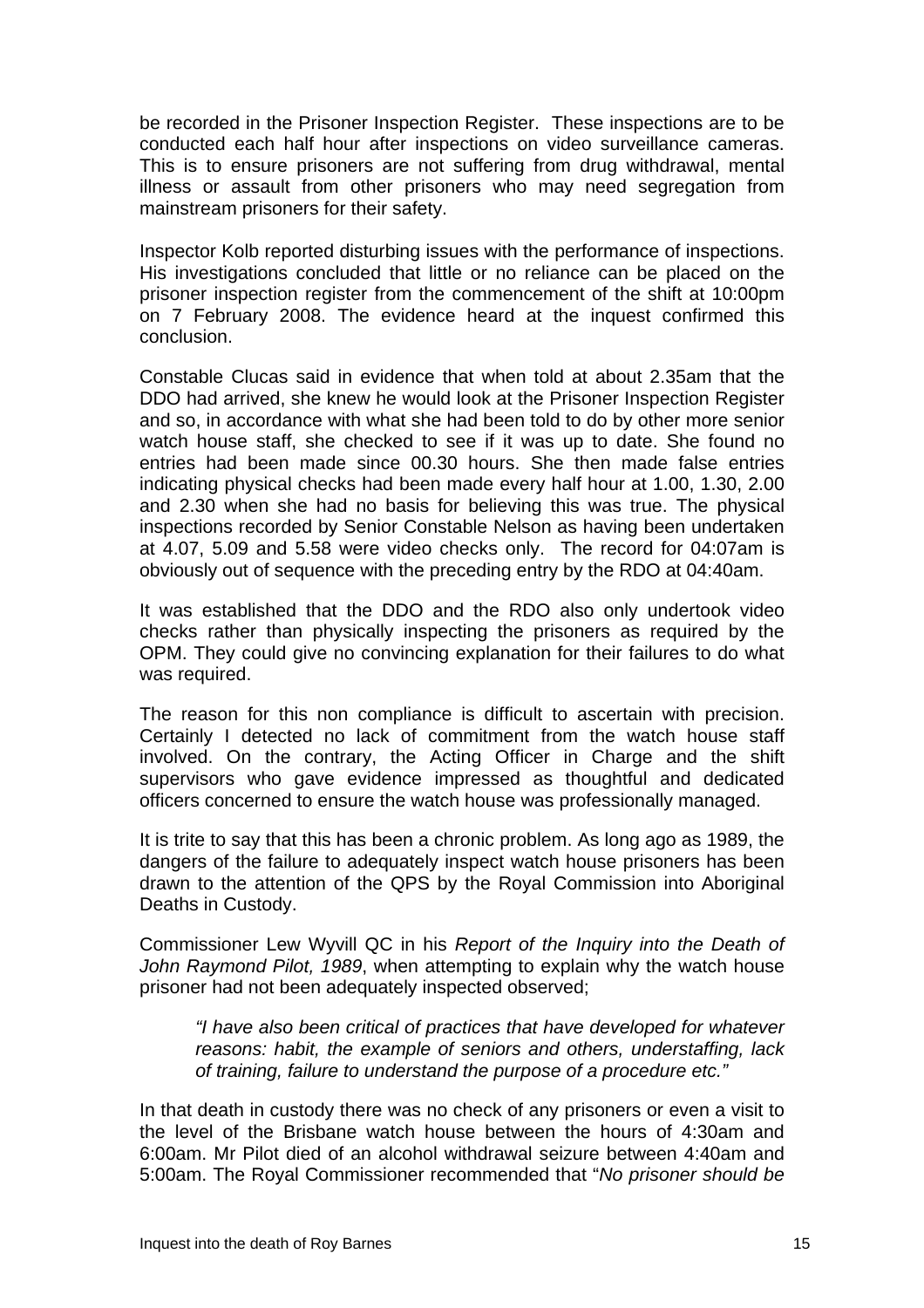*isolated from his jailers that neither he nor those nearby can summons assistance*."

The *National Report of the Royal Commission into Aboriginal Deaths in Custody 1991* by Commissioner Elliot Johnson QC recommended that:

*"Police instructions and training should require that regular, careful and thorough checks of all detainees in police custody be made."(*par 137(a))

Volume 1 of the *National Report of the Royal Commission into Aboriginal Deaths in Custody 1991* commented adversely on *"the considerable slackness in relation to checking."* (par 3.3.30) Commissioner Johnson QC continued:

*"Many officers said quite frankly that their checks on various occasions were nothing more than head counts. There were cases of checks being recorded on the hour whether performed on the hour or not (and sometimes, I suspect, whether performed or not). The entries were standardized – not in itself surprising but so much so that plainly these entries were not a very accurate account of reality."* (par 3.3.30)

The similarity between the causes of dilatory inspections identified by Commissioner Wyvill and the officers involved in this matter is striking. Constable Clucas advised she had received no training in her obligations as a member of the watch house staff, the acting officer in charge and others blamed the high work load, and the casual approach of the senior officers meant to independently oversee the inspection process was redolent of habitually poor practice. It is disappointing that so many similarities remain after so long when so much else about policing has improved.

Since this death, the Assistant Commissioner South Eastern Region has addressed these failures.

- Disciplinary action was taken against three officers.
- The obligations contained in the OPM and the SOPs have been re enforced with all staff in the region who have been warned any breaches will result in managerial guidance and persistent failures will lead to disciplinary action or removal from the work environment.
- Guidelines for the RDO state that where possible the RDO is to visit the Southport and Beenleigh watch houses at least once each afternoon and night shift during the week and all shifts over the weekend. The DDO manual requires the DDO to visit the Southport watch house each shift.
- A "dead man" alarm was installed in the Control Room which activates with a blue strobe and audible alarm every 30 minutes. A code is then required to turn off the alarm. The purpose of this alarm is to ensure officers performing duties in the watch house are reminded to complete a prisoner check every 30 minutes.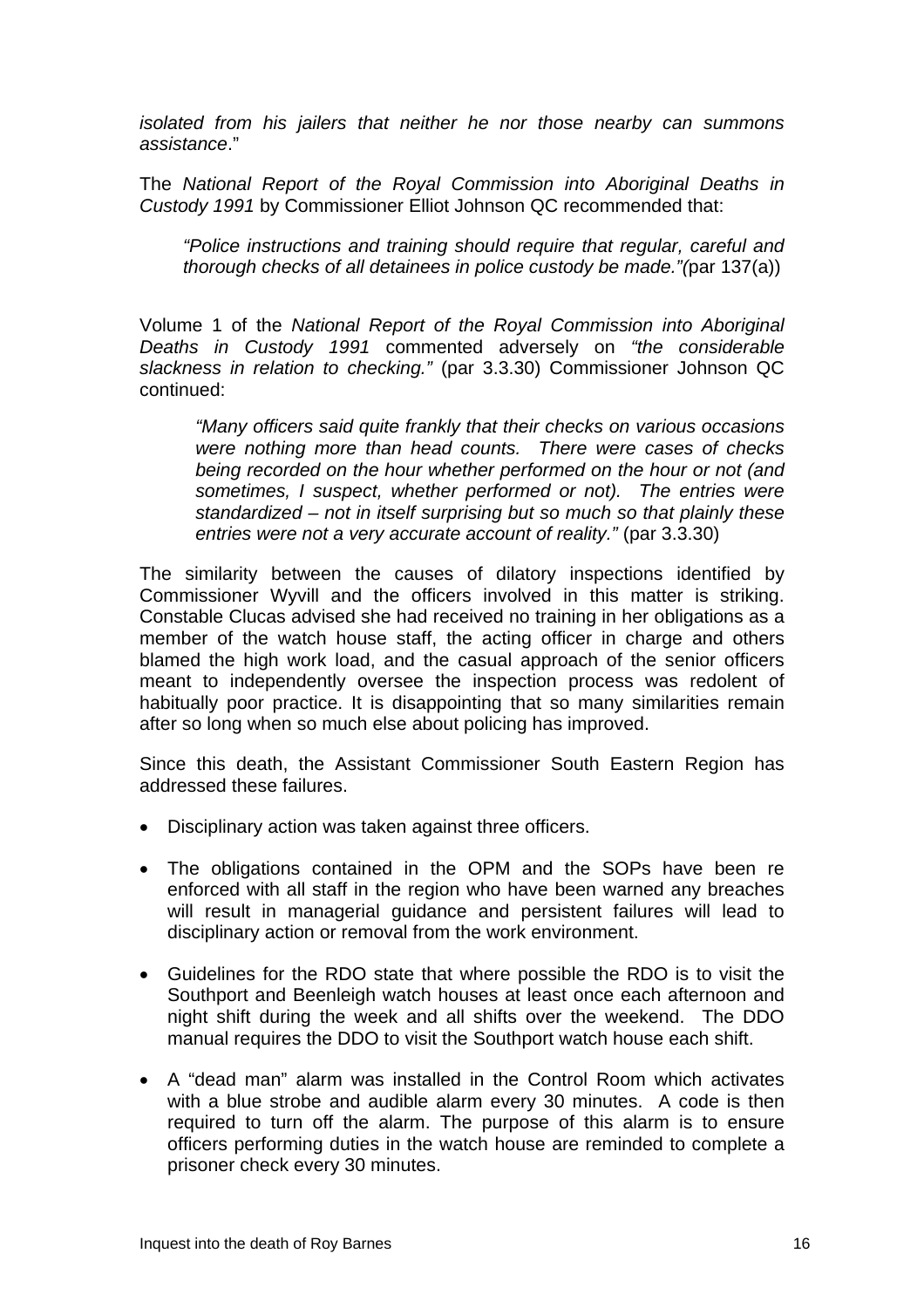<span id="page-18-0"></span>These responses seem appropriate. The only other related issue raised during the hearing concerned the position of the alarm switching. It was suggested that if it were moved to the end of the corridor in which some of the cells are situated, the temptation to deactivate the alarm with the intention of doing the inspection later, could be minimised. I have insufficient evidence on which to base an opinion as to the appropriate placement of the switch but having regard to the frequency with which this was raised by officers working in the watch house I am persuaded the matter deserves some attention.

#### **Recommendation 1 - Review of location of dead man switch**

*I recommend the position of the dead man switch in the Southport watch house be reviewed to ensure its placement is most conducive to compliance with the obligation to inspect prisoners.* 

## *Upgrading of video equipment*

The video surveillance system at the time at the Southport watch house consisted of 170 cameras of which 60 cameras made recordings, but only at the rate of 16 frames per minute (every seven seconds). The images recorded were of poor quality and as Inspector Kolb reported they "*could only be described as barely adequate*". In October 2008 the Close Circuit Television (CCTV) recording system at the Southport watch house was upgraded to a digital network (MPEG-4) recording system and analogue switching system which automatically sequences images from each cell to appear on monitors. Funding has been approved to upgrade the switching system from analogue to digital to be completed from July 2010. The improvement will result in images at the rate of 5 per second.

I consider this an appropriate response and no further comment from me is necessary.

### *Nursing care in the watch house*

A nurse employed by an agency that contracts with the QPS visits the Southport watch house daily. He or she sees prisoners who have asked to be seen or identified by the staff as needing attention. When those prisoners have been attended to the nurse leaves and attends to other tasks allocated by the employing agency.

This raises two potential problems: the nurse may be anxious to get onto the next assignment and therefore pay less attention to the needs of the prisoners than is desirable; and, after the nurse leaves, watch house staff must either phone the on-call doctor or arrange for a prisoner possibly in need of attention to be transported to hospital. I heard no evidence indicating the on call doctor was not willing to provide this service but telephone medical advice about a patient who has not been seen by a doctor or para medic is fraught. Prisoners taken to hospital require two police escorts, taking a scarce and valuable resource "off the road."

As already mentioned, it is anticipated 16,000 prisoners will pass through the Southport watch house this year. Well qualified witnesses estimated 80 – 90%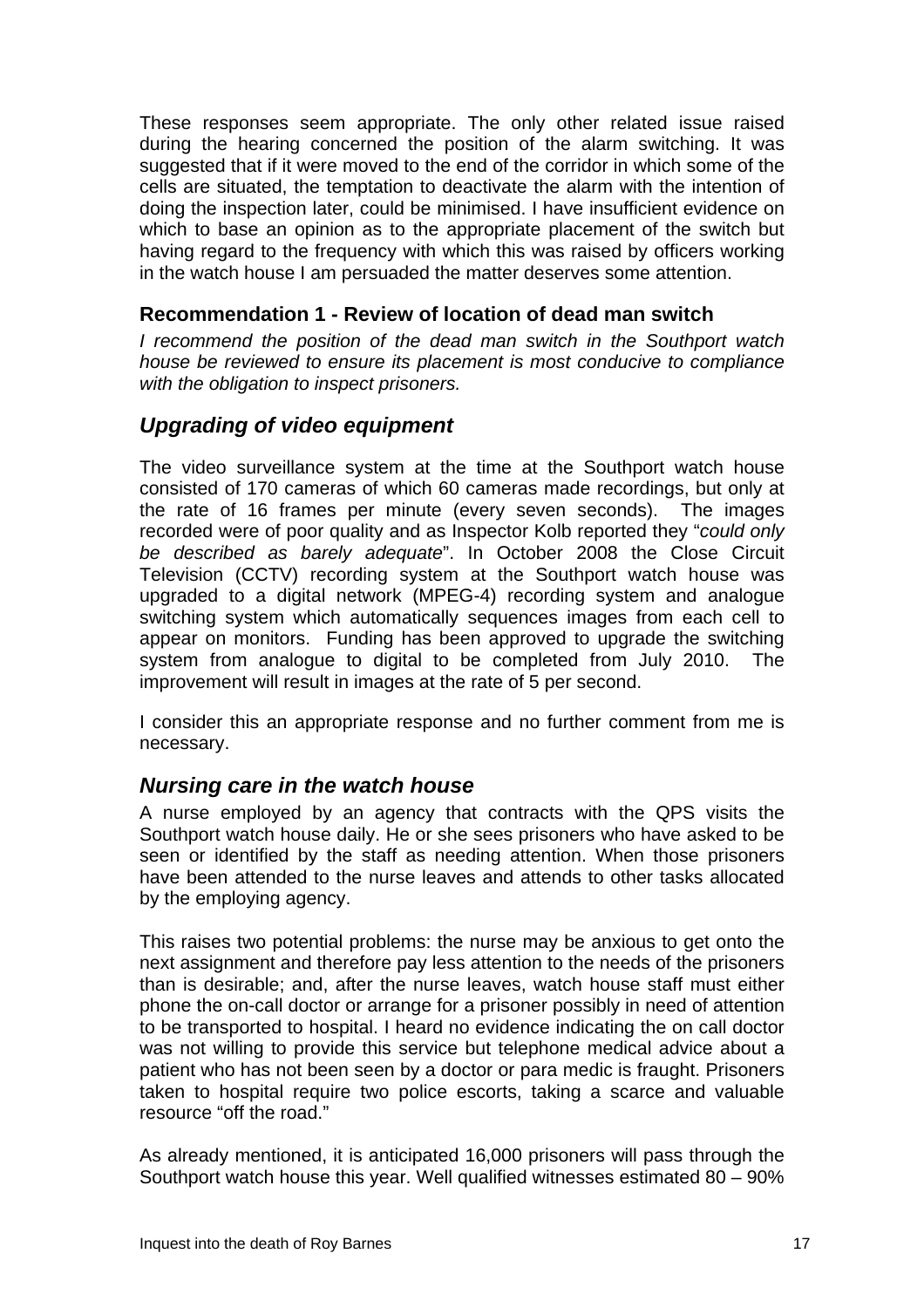<span id="page-19-0"></span>will be acutely or chronically affected by drug or alcohol abuse. The prisoner population has numerous other well recognised elevated health risks – mental illness and infectious diseases to mention only two. I below refer to the need for a review of the drug withdrawal regime that is also likely to impact upon the nursing needs of the watch house.

### **Recommendation 2 – Nursing needs review**

*In conjunction with the review of the regime for managing drug withdrawal in watch house prisoners, I recommend the nursing needs of the Brisbane and Southport watch houses be reviewed and that the review take into account the police time that could be saved by not having to escort prisoners to hospital for assessment.* 

### *Managing drug withdrawal*

The inquest was greatly assisted by the evidence of Dr Jeremy Hayllar, the Clinical Director of the Alcohol and Drug Service, Metro North Health Service District, Queensland Health, since 2004. Dr Hayllar has extensive practical experience in managing drug withdrawal by persons addicted to various illicit drugs and a deep understanding of the research literature relevant to the challenges this presents.

He advised the court that reliable survey data enables him to conclude that 13% of watch house detainees are likely to have used heroin in the two or three days prior to their incarceration. This extrapolates to 2080 prisoners per annum if, as anticipated, 16,000 people pass through the Southport watch house this year.<sup>[2](#page-19-1)</sup> Clearly then, managing heroin withdrawal is a challenge the staff there will frequently be required to deal with.

Withdrawal symptoms occur in stages, depending upon the time of the last dose and the half-life of the opioid used. $3$  For a short-acting opioid, such as heroin, the typical withdrawal course is:

- Three to four hours after last dose Drug craving, anxiety, fear of withdrawal;
- 8 to 14 hours after last dose Anxiety, restlessness, insomnia, yawning, rhinorrhea, lacrimation, diaphoresis, stomach cramps, and mydriasis
- One to three days after last dose Tremor, muscle spasms, vomiting, diarrhoea, hypertension, tachycardia, fever, chills, and piloerection.<sup>[4](#page-19-3)</sup>

The short elimination half-life of heroin results in a particularly acute and intense withdrawal syndrome although it is rarely fatal compared say, to

 $\overline{a}$ 

<span id="page-19-1"></span> $^{\rm 2}$  Obviously the majority will not be detained for a sufficient period for withdrawal symptoms to manifest but 13% of those who are detained will be at risk.

<span id="page-19-2"></span><sup>3</sup> [Michael F Weaver, MD; John A Hopper, MD](http://www.utdol.com/online/content/author.do?topicKey=subabuse%2F6738), *Opioid withdrawal management during treatment for addiction*, March 30, 2009

<span id="page-19-3"></span><sup>&</sup>lt;sup>4</sup> Kosten, TR, O'Connor, PG. Management of drug and alcohol withdrawal. N Engl J Med 2003; 348:1786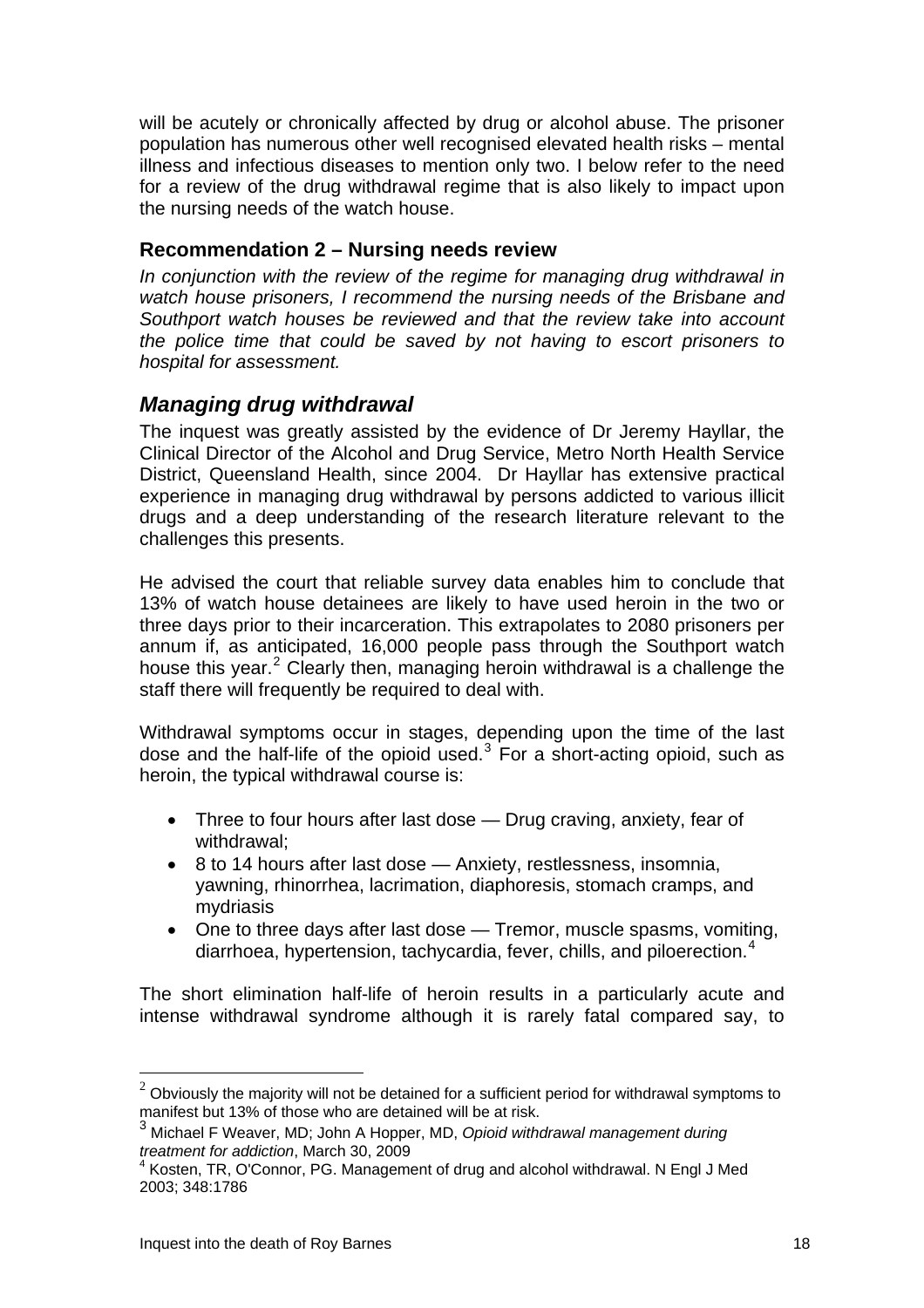alcohol withdrawal.<sup>[5](#page-20-0)</sup>

Opioid withdrawal is characterized by mydriasis (pupillary dilation), yawning, increased bowel sounds, and piloerection. If the patient is in severe distress, heart rate, blood pressure, and respiratory rate may be increased. Hypotension may be present in the setting of volume depletion from vomiting and diarrhoea.<sup>[6](#page-20-1)</sup>

A young patient may tolerate a heart rate of 120, whereas an older person with coronary artery disease should not be allowed to remain hypertensive and tachycardic for any prolonged period.<sup>[7](#page-20-2)</sup>

Having regard to these facts it is easy to understand why Mr Barnes was placed at risk of suffering from severe effects of heroin withdrawal.

Dr Lincoln considers she was following an appropriate clinical protocol when she prescribed diazepam, 10mg and paracetamol 1gm both three times per day. In accordance, it seems, with standard practice within the watch house, the administering of these drugs was delayed until 6.00am on 7 February. Dr Hellyar was critical of this for a number of reasons:

*"The dose of diazepam prescribed for Mr Barnes (diazepam 10mg three times daily, of which only 2 doses not 3 were given) was lower that that recommended in the current Queensland protocols (diazepam 10mg four times daily for the first 3 days). In addition the delay in administering the treatment (until ~35 hours after his last use of heroin) was inappropriate."* 

Counsel for Dr Lincoln submitted she was entitled to exercise clinical judgment to prescribe less diazepam than 40mg daily. However, according to Dr Hallyar this was a "*standard dose*" and in more severe cases, the current protocol authorised the giving of more drug. The protocol says "*Diazepam is given at a dose of 10mg every six hours for three days..."* [8](#page-20-3)

Although Dr Lincoln professed to be prescribing in accordance with that protocol, in fact she was obliged to diverge from it significantly. As Dr Hallyar agrees, administering the other drug recommended to be used in concert with diazepam, clonidine, is not appropriate in a custodial setting where its effect can not be closely monitored. I do not mean to be critical of Dr Lincoln. I accept she was doing her best in a complicated field where good guidance is scarce.

New South Wales has adopted *Drug and Alcohol Withdrawal Clinical Practice Guidelines – NSW, 4 July 2008* (the NSW guidelines). The NSW guidelines

 $\overline{a}$ 

<span id="page-20-0"></span><sup>5</sup> The British Psychological Society and The Royal College of Psychiatrists, *DRUG MISUSE, Opioid detoxification National Clinical Practice Guideline Number 52* National Collaborating Centre for Mental Health commissioned by the National Institute for Health & Clinical Excellence, 2008, p 79

<span id="page-20-1"></span><sup>6</sup> [Andrew Stolbach, MD, Robert S Hoffman, MD,](http://www.utdol.com/online/content/author.do?topicKey=ad_tox%2F14248) *Opioid withdrawal in the emergency setting*, September 30, 2009 at 4

<span id="page-20-3"></span><span id="page-20-2"></span>Ibid

<sup>&</sup>lt;sup>8</sup> Clinical protocols for detoxification in hospitals and detoxification facilities, 6 - 19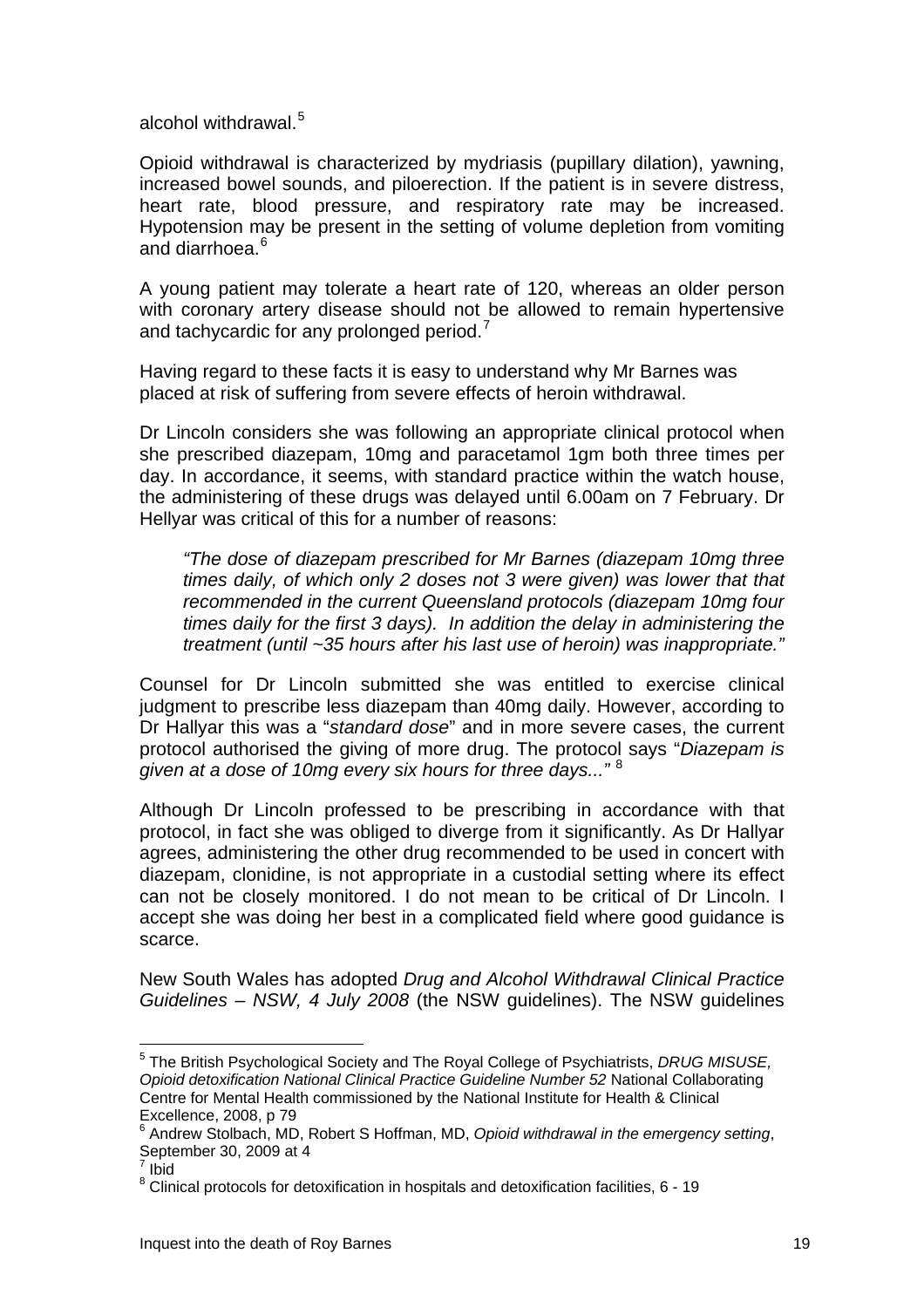<span id="page-21-0"></span>provide up to date knowledge and current level of best practice for the treatment of withdrawal, also called detoxification, from alcohol and other drugs such as benzodiazepines, heroin and other opioids, cannabis, and psychostimulants. The key concept of the NSW guidelines in the management of withdrawal is patient safety.

Although the NSW guidelines note people in custody may have special needs, the aim of the NSW guidelines is to assist three broad groups of clinicians to manage drug-dependent people experiencing withdrawal, namely, specialist withdrawal services, hospitals, nursing homes, and other acute facilities that admit patients, primary care clinicians such as general practitioners, nongovernment agencies and community and welfare services. None of which are apposite to a watch house setting.

As a result of reading Dr Hallyar's report and receiving his oral evidence I am persuaded there are currently no clinical guidelines or protocols that adequately give guidance as to how heroin withdrawal should be managed in a watch house. There seems little doubt that there are other pharmacotherapies superior to diazepam, although there is no easy and obvious answer to all of the challenges raised by the context on which we are focused.

As noted above, Dr Hallyar is also critical of the so called "24 hour rule". He points out that there is no need to delay giving drugs to manage heroin withdrawal symptoms on the basis that the prisoner may still be under the influence of opioids taken before incarceration, because if that were the case, he or she would not exhibit the symptoms of heroin withdrawal and the diazepam would not be indicated or given. He went on to say he could think of no circumstances where the administering of drugs for which there appeared a clinical need would be contra indicated because of uncertainty of pre imprisonment ingestion.

It was submitted that the "24 hour rule" was not in fact as inflexible as that terminology might suggest. I am not so sure. In this case, Mr Barnes received no medication until he had been in custody for 32 hours, and then an inadequate dose – too little, too late.

### **Recommendation 3 – Watch house heroin withdrawal guidelines**

*I recommend that Queensland Health collaborate with the Queensland Police Service to develop guidelines to assist doctors to manage prisoners suffering from heroin withdrawal. In view of the large and growing number of prisoners at risk and the significant uncertainty concerning the suitability of the guidelines currently being used, this should be done as a matter of urgency.* 

### **Recommendation 4 – Review of the "24 hour rule"**

*In view of the serious doubts raised by Dr Hallyar as to the advisability of refraining from administering medication to watch house prisoners for 24 hours after a doctor has prescribed it, I recommend that the practice be reviewed*.